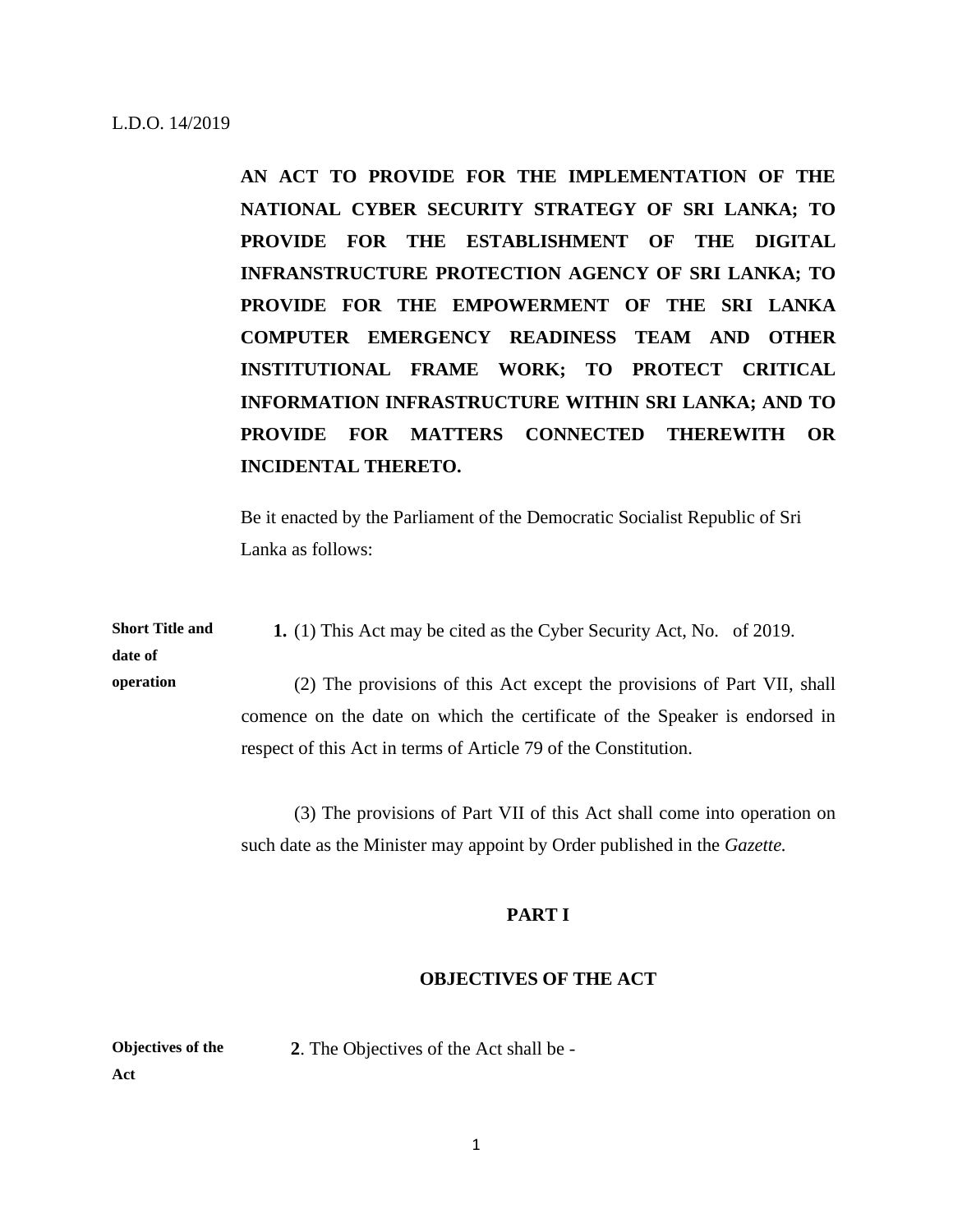- (a) to ensure the effective implementation of the National Cyber Security Strategy in Sri Lanka as may be approved by the Cabinet of Ministers;
- (b) to prevent, mitigate and respond to cyber security threats and incidents effectively and efficiently;
- (c) to provide for a safe and secure cyber security environment; and
- (d) to protect the Critical Information Infrastructure.

# **PART II**

# **DIGITAL INFRASTRUCTURE PROTECTION AGENCY OF SRI LANKA**

**Establishment of the Agency 3**. (1) There shall be established an agency which shall be called the Digital Infrastructure Protection Agency of Sri Lanka (hereinafter referred to as ''the Agency'') for the purposes of this Act.

> (2) The Agency shall, by the name assigned to it by subsection (1), be a body corporate having perpetual succession and a common seal and may sue and be sued in its corporate name.

> (3) The Agency shall be the apex executive body for the implementation of all matters relating to cyber security in Sri Lanka.

**4.** (1) The powers, duties and functions of the Agency shall be to :-

**Powers, duties and functions of the Agency**

(a) take all necessary steps to implement the National Cyber Security Strategy as may be approved by the Cabinet of Ministers including preparation and execution of operational strategies, action plans, programs and projects;

2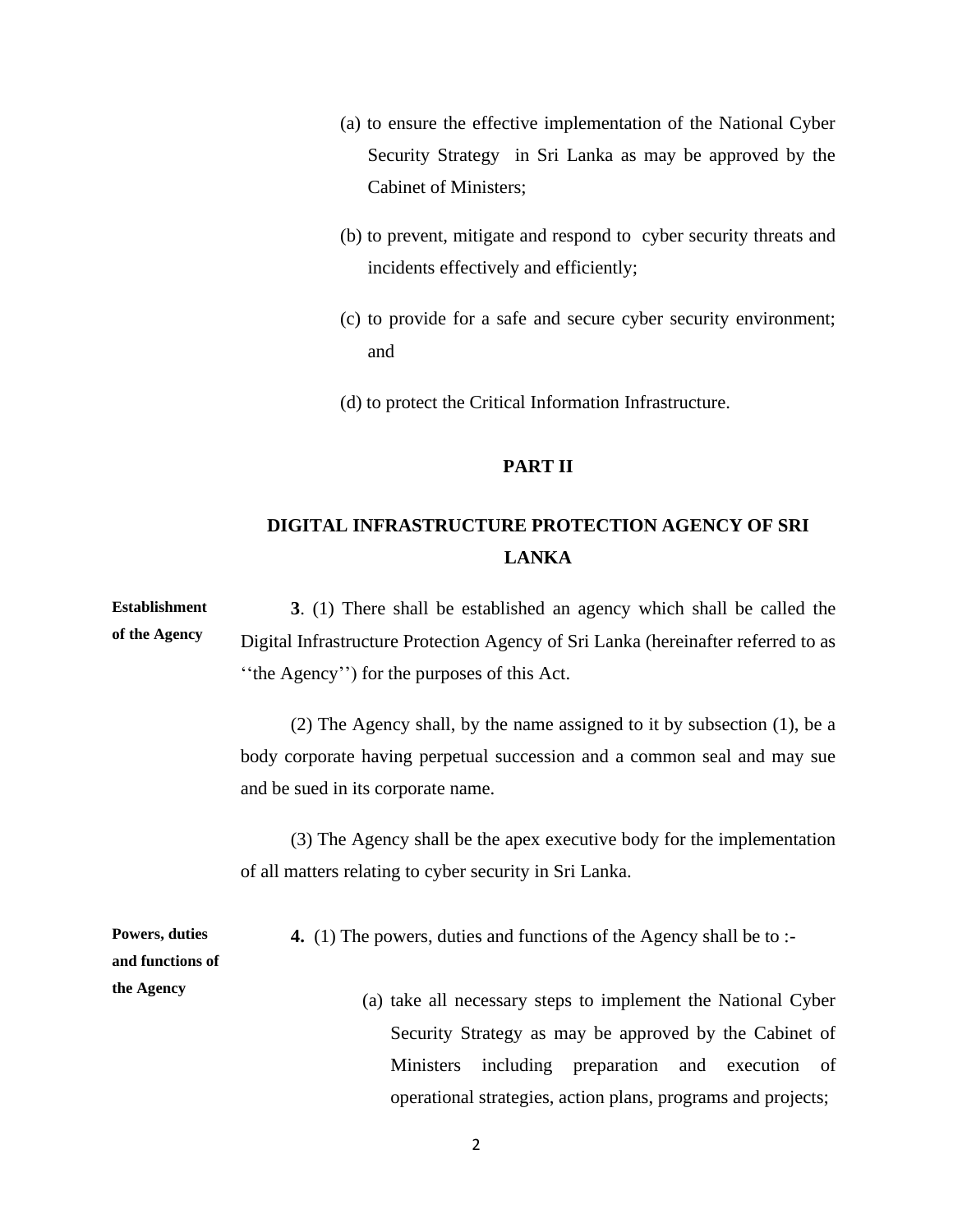- (b) recommend cyber security policies and standards for the government of Sri Lanka and to facilitate the implementation of the policies and standards in all government institutions and other relevant sectors and determine an assessment framework and criteria to assess cyber security policies and standards ;
- (c) identify and designate Critical Information Infrastructure (hereinafter referred to as "the CII") both in government and other relevant sectors, in consultation with relevant stakeholders;
- (d) develop strategies and plans for the protection of CIIs in consultation with the owners of CIIs;
- (e) act as the central point of contact for cyber security in Sri Lanka, and provide all necessary advice to all government institutions and other relevant sectors in respect of cyber security matters;
- (f) act as the interface for the multi-directional and cross-sector sharing of information related to cyber threat indicators, defensive measures, cyber security risks, incidents, analysis, and warnings in relation to cyber security for government institutions and other relevant sectors ;
- (g) enter into agreements with or engage in any activity, either alone or in conjunction with other apex government or regulatory institutions or international agencies or organizations, responsible for cyber security in Sri Lanka and in other foreign states for the purposes of this Act;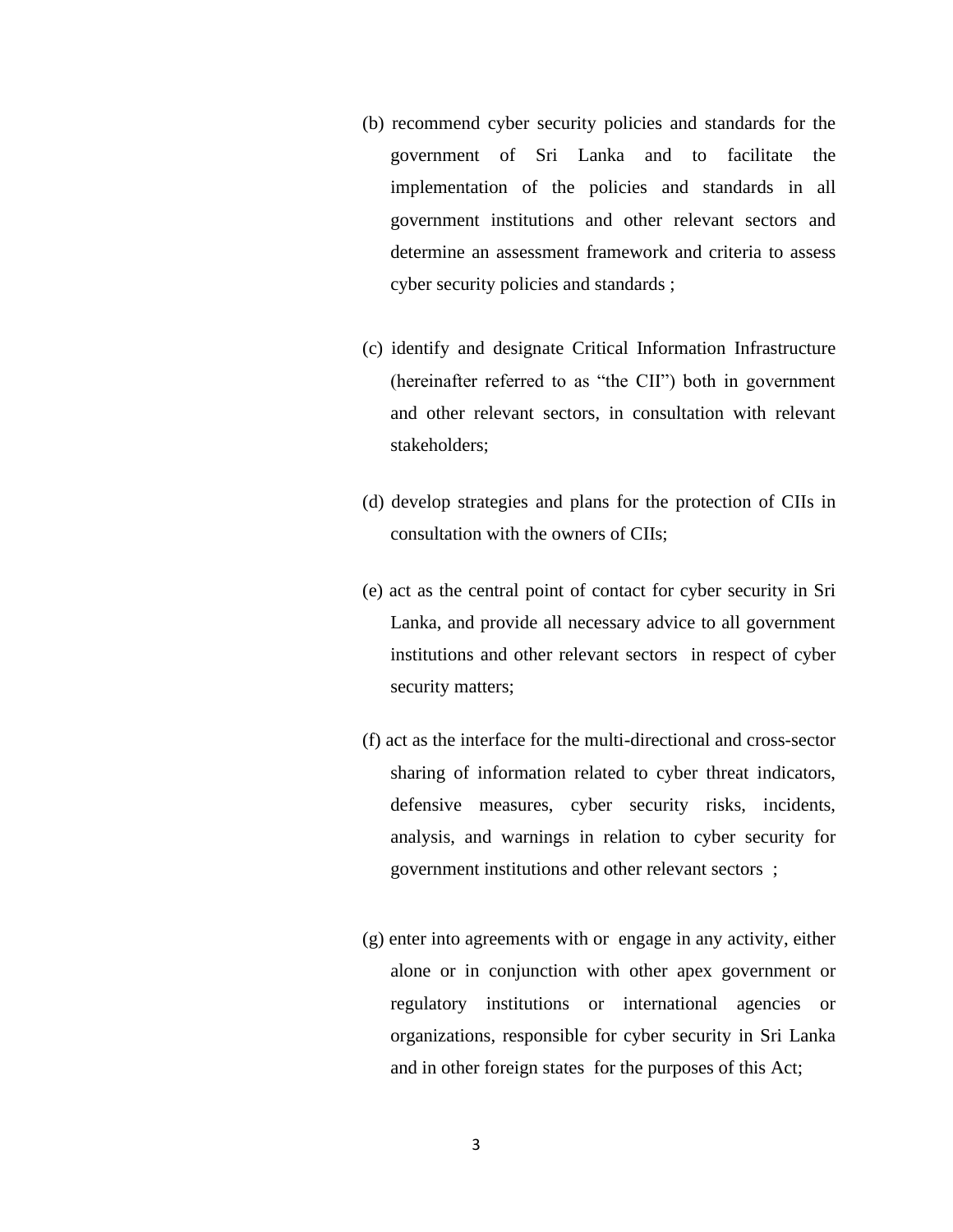- (h) represent Sri Lanka internationally in matters relating to cyber security with the approval of the Minister;
- (i) assist in the curricular, and skills development relating to cyber security including the development of standards of cyber security industry to ensure the availability of competent and highly skilled professionals in cyber security domain;
- (j) coordinate the conduct of sectoral cyber security drills from time to time to improve overall cyber security readiness;
- (k) establish or designate institutions, units or any other entity to assist the Agency in the performance and discharge of the duties and functions of the Agency in consultation with the relevant Minister ;
- (l) establish and authorize sectoral computer emergency readiness teams in various sectors in accordance with such criteria and procedures as may be prescribed based on the critical importance of a particular sector;
- (m) request the submission of reports or returns from the owners of the designated CIIs and other government institutions which includes information relating to the compliance with the cyber security standards and information relating to the steps taken to protect their CIIs ;
- (n) promote the awareness of citizens regarding the risks in cyber space, and build the capacity to protect their identity, privacy, and economic assets in cyber space;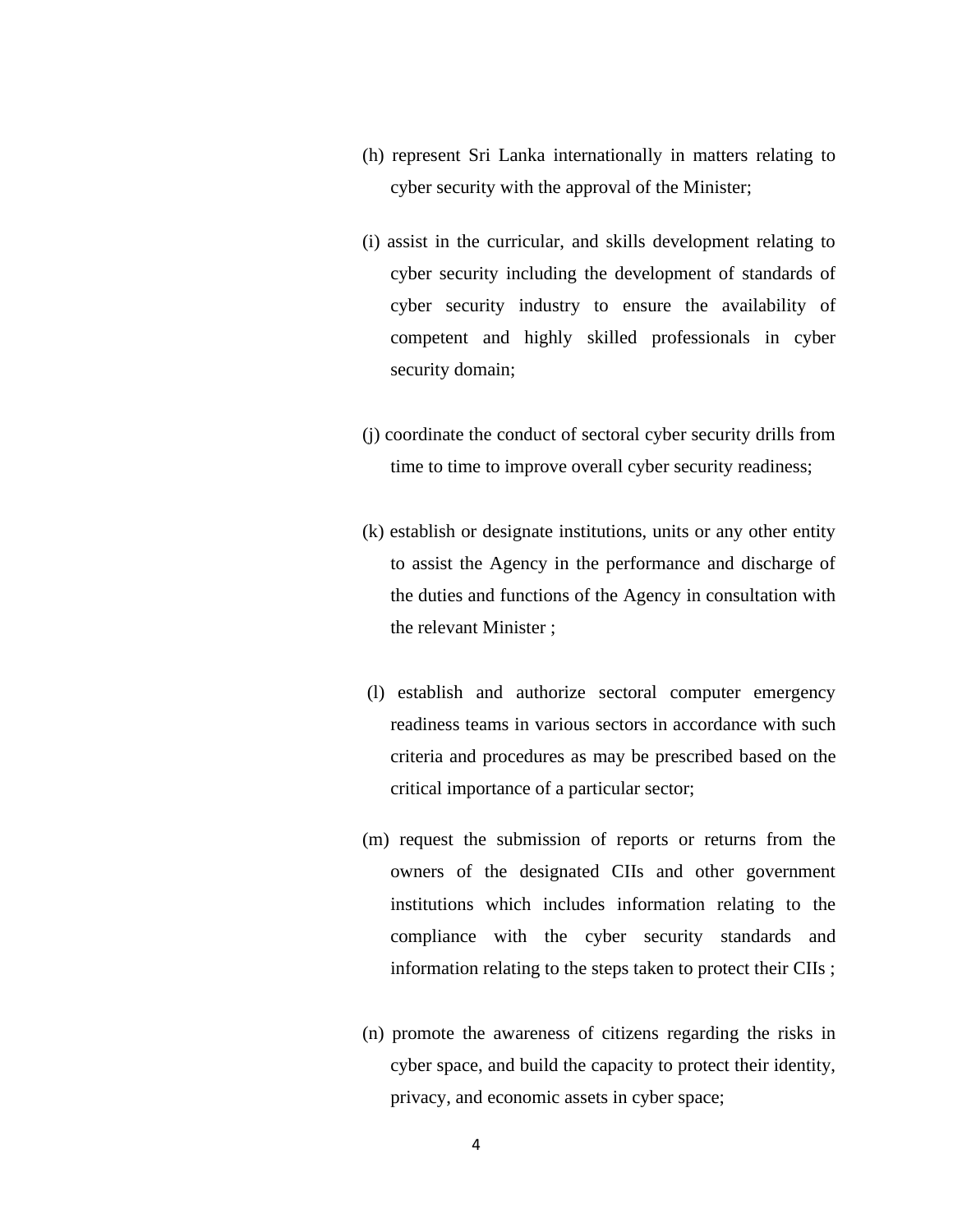- (o) require the institutions where an Information Security Officer has been designated under subsection (3), to take appropriate measures as may be prescribed to protect and safeguard computer systems or computer programs, based on the rules made under this Act and directives as may be determined;
- (p) acquire by way of purchase or otherwise, any movable or immovable property and hold, take or give on lease or hire, mortgage, pledge and sell or otherwise dispose of in accordance with the provisions of this Act, any such movable or immovable property of the Agency;
- (q) open and maintain bank accounts with any bank as determined by the Agency and authorize any person to operate such account or accounts on behalf of the Agency;
- (r) receive grants or contributions from any source whatsoever and to raise funds by all lawful means and apply such funds in the performance and discharge of the duties and functions of the Agency;
- (s) make rules and issue directives in respect of the matters for which rules and directives are required to be made or issued under the Act;
- (t) impose such charges and levies for any service rendered by the Agency; and
- (u) do all such other acts which are not inconsistent with the provisions of this Act or any other written law as may be expedient for the accomplishment of the objects of the Agency.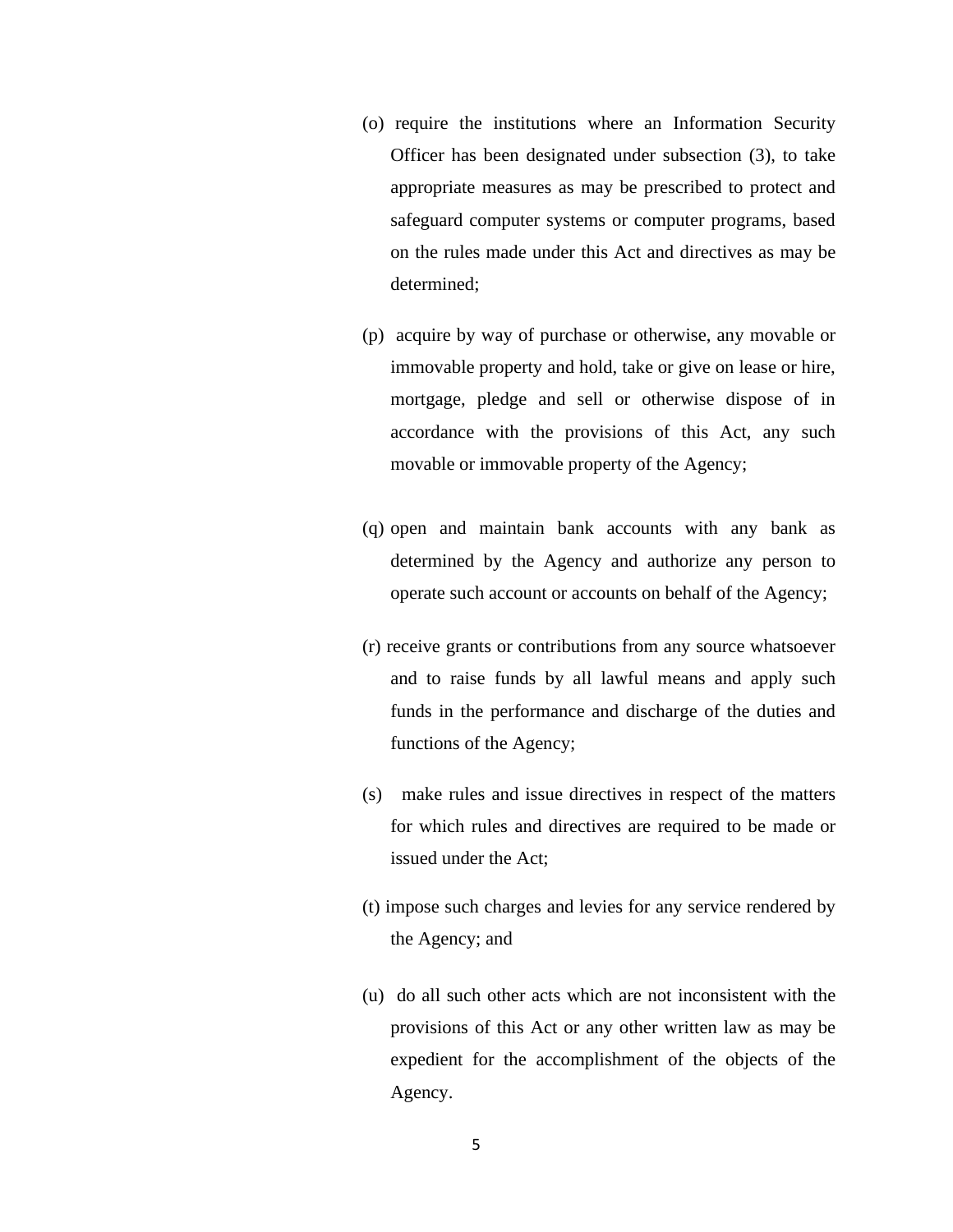- (2)(a) The Agency may, in the discharge of its powers and functions direct the Sri Lanka Computer Emergency Readiness Team (hereinafter in this Act referred to as "the CERT") to provide such technical and other assistance as may be required by the Agency.
	- (b) The Sri Lanka Computer Emergency Readiness Team shall comply with such directions issued by the Agency for the purpose of paragraph (a).

(3) The Agency shall, for the purpose of giving effect to the provisions of this Act, in consultation with the owner of the Critical Information Infrastructure, designate an officer of such CII as an Information Security Officer (hereinafter referred to as the "ISO") in accordance with such criteria as may be prescribed.

(4) Every ISO designated under subsection (3) shall ensure the compliance with such rules made under this Act and directives issued by the Agency from time to time relating to cyber security matters.

**Constitution of the Board 5.** (1) The management and administration of the affairs of the Agency shall be vested in a Board of Directors (hereinafter referred to as the "Board") which shall consist of –

- (a) the following ex-officio members, namely  $-$ 
	- (i) the Secretary to the Ministry of the Minister to whom the subject of Defence is assigned or an additional Secretary of such Ministry nominated by the Secretary;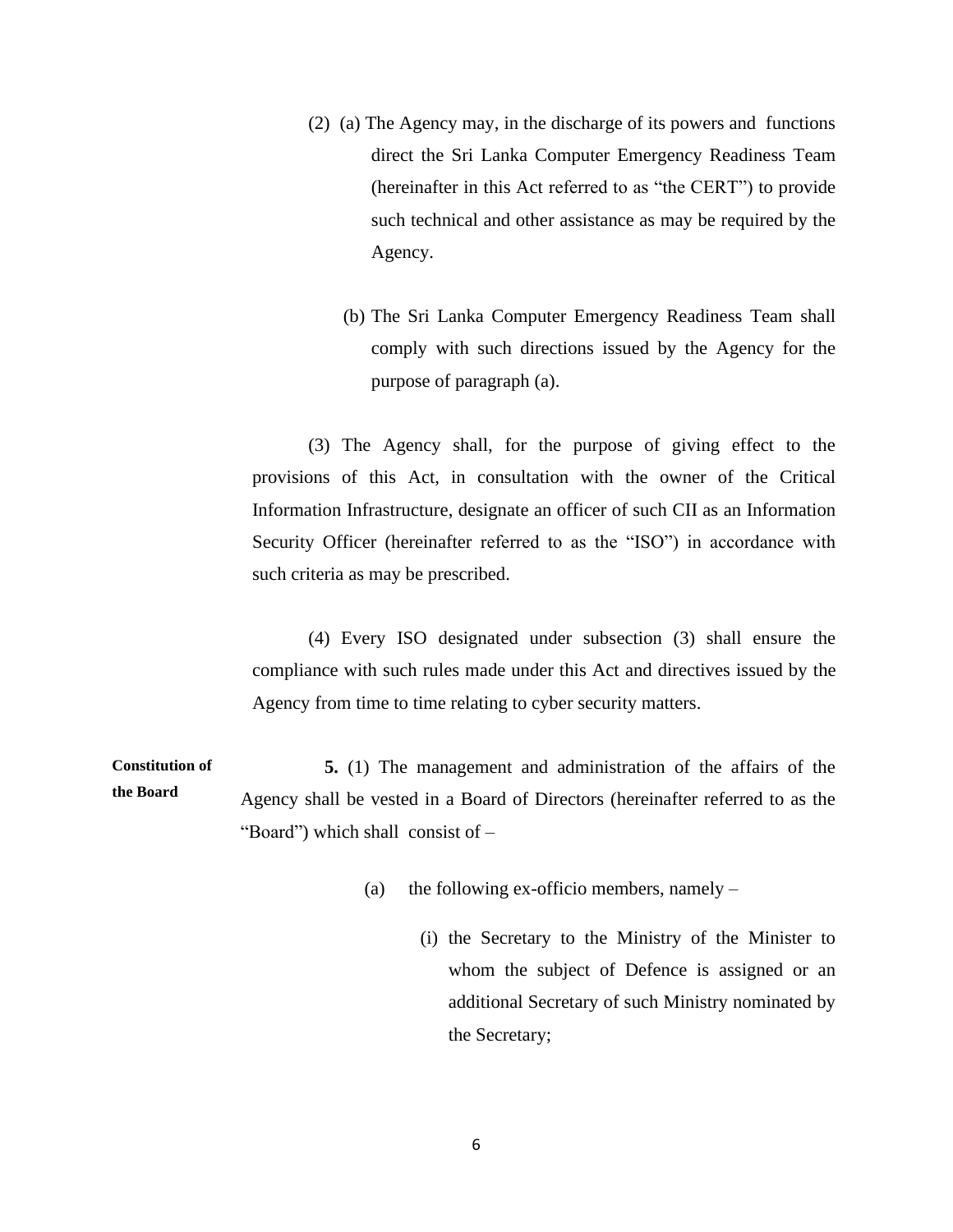- (ii) the Secretary to the Ministry of the Minister to whom the subject of Public Administration is assigned or an additional Secretary of such Ministry nominated by the Secretary;
- (iii) the Secretary to the Ministry of the Minister or an additional Secretary of such Ministry nominated by the Secretary ; and
- (b) four members appointed by the Minister, (hereinafter referred to as "appointed members") each of whom have over fifteen years experience and have demonstrated professional excellence in the fields of cyber security, information and communication technology, public or private sector management, law or finance.

(2) The Minister shall, in consultation with the Board appoint one of the appointed members to be the Chairman of the Agency.

(3) Where the Chairman is temporarily unable to perform his duties of his office due to ill health, absence from Sri Lanka or for any other reason, the Board shall appoint any other member to act as the Chairman, in addition to his normal duties as a member.

(4) The Minister shall, prior to appointing a person as a member of the Board, satisfy himself that such person has no financial or other conflict of interest in the affairs of the Agency, as is likely to affect adversely, the discharging of his functions as a member of the Board.

(5) The Minister shall also satisfy himself, from time to time, that no member of the Board has since being appointed acquired any such interest referred to in subsection (4).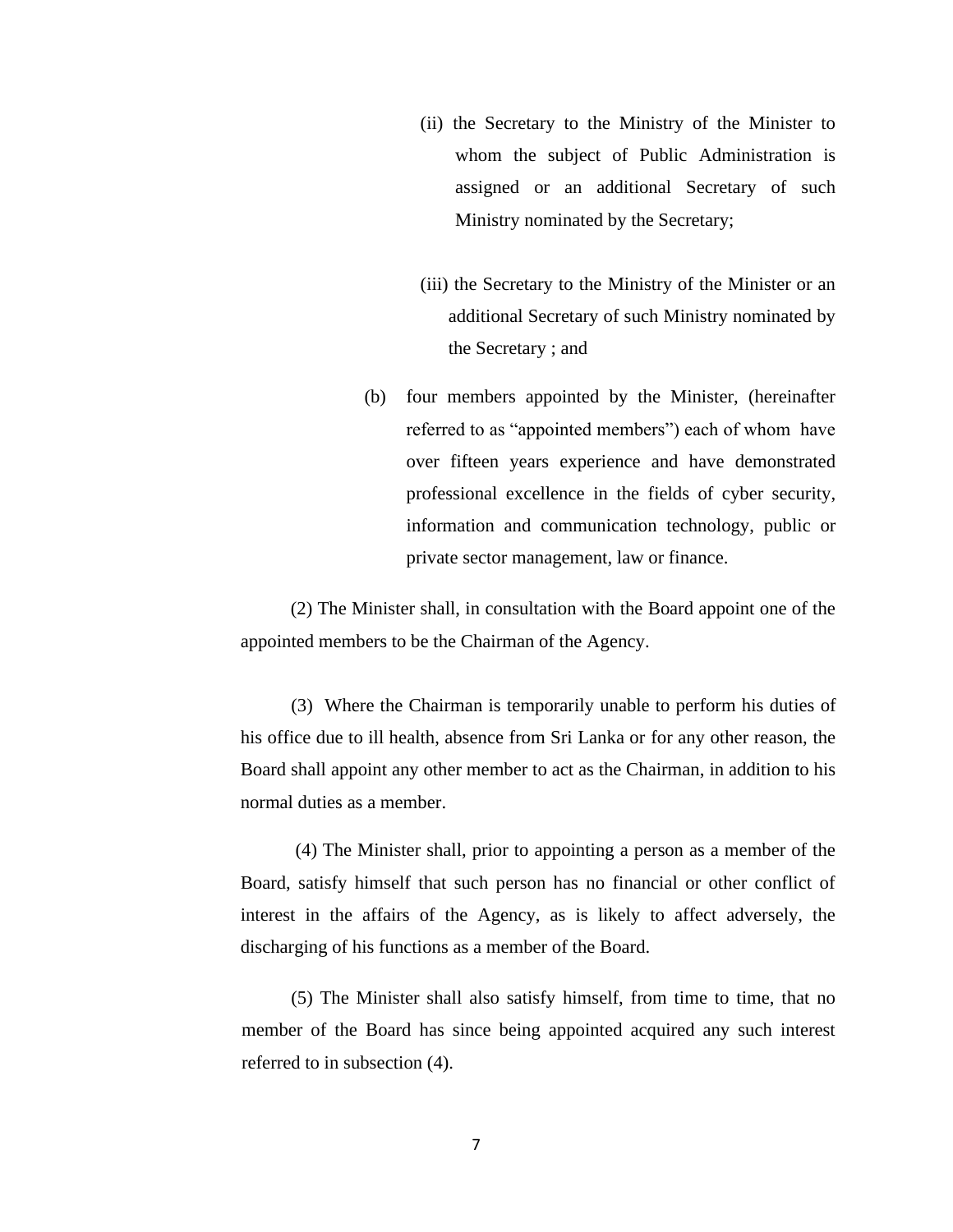(6) A member of the Board who is in any way, directly or indirectly interested in any contract made or proposed to be made by the Board shall disclose the nature of his interest at a meeting of the Board and such disclosure shall be recorded in the minutes of the Board and the member shall not participate in any deliberation or decision of the Board with regard to that contract.

**Disqualifications from being a member of the Board 6.** A person shall be disqualified from being appointed or from continuing as a member if he –

- (a) is or becomes a member of parliament, member of provincial council or a member of local Authority;
- (b) is or becomes directly or indirectly, by himself or by any other person on his behalf, holds or enjoy any right or benefit under any contract made by or on behalf of the Agency as the case may be;
- (c) is under any law in force in Sri Lanka found or declared to be of unsound mind;
- (d) is a person who has been declared an insolvent or bankrupt under any law in Sri Lanka or in any other country, is discharged insolvent or bankrupt; or
- (e) has been convicted of any criminal offence by any court in Sri Lanka or in any other country.

**Meetings of the Board 7**.(1) The Chairman shall preside at every meeting of the Board. In the absence of the Chairman from any meeting of the Board, the members present shall elect one among their members to preside at such meeting.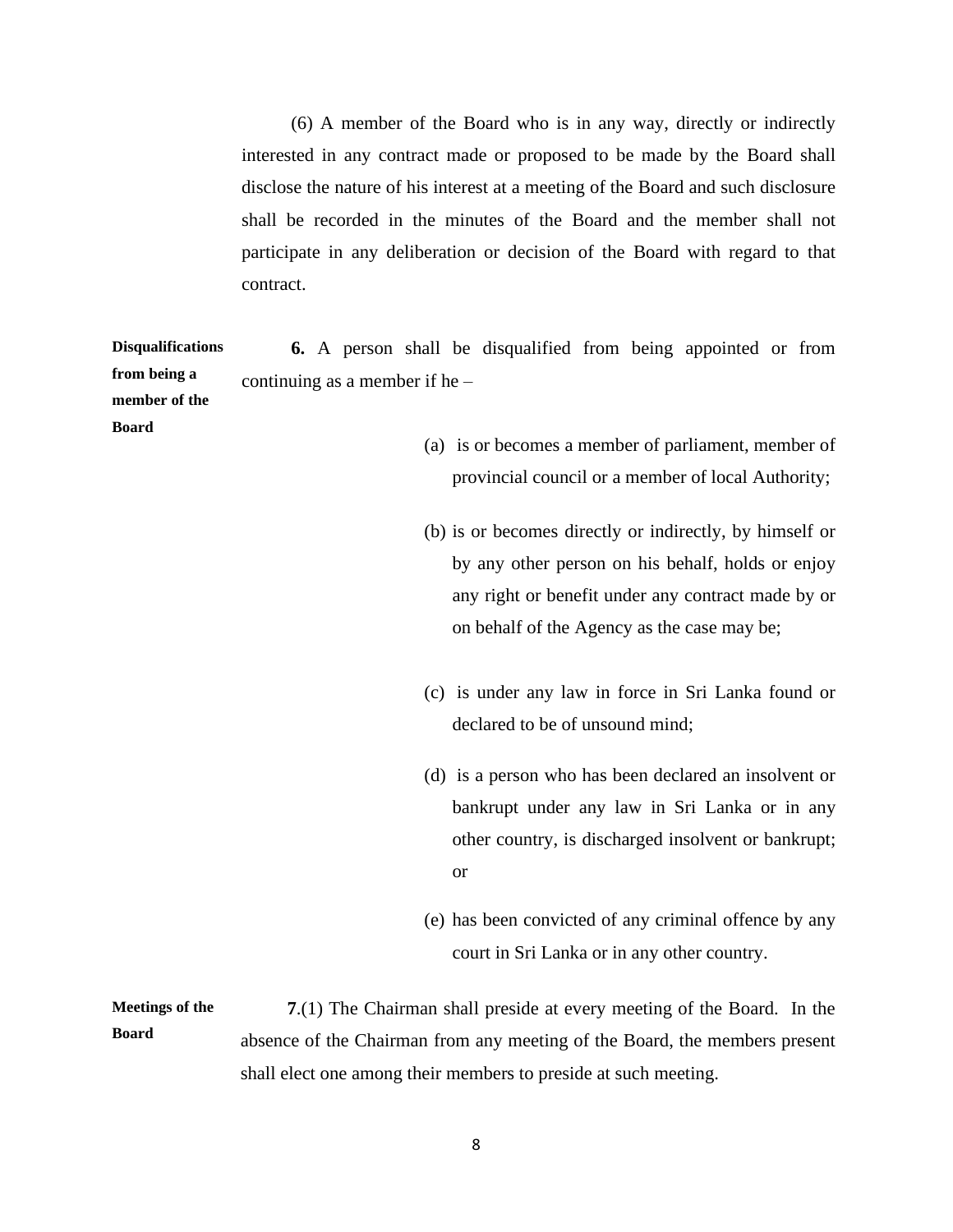(2) The quorum for any meeting of the Agency shall be four members.

(3) All questions for decision at any meeting of the Board shall be decided by the vote of the majority of members present at such meeting. In the case of an equality of votes the Chairman or the member presiding such meeting shall, in addition to his vote, have a casting vote.

 (4) Subject to the preceding provisions of this section, the Board may regulate the procedure in relation to the meetings of the Board and the transaction of business at such meetings published in the *Gazette* by way of rules made under this Act.

**Seal of the Agency**

 **8.** (1) The seal of the Agency -

- (a) shall be in the custody of such person as may be determined by the Board from time to time;
- (b) may be altered in such manner as may be determined by the Board; and
- (c) shall not be affixed to any instrument or document except with the sanction of the Board and in the presence of two members of the Board who shall sign the instrument or document in token of their presence and such signing shall be independent of the signing of any person as a witness.

 (2) The Board shall maintain a register of the instruments and documents to which the seal of the Agency has been affixed.

**Acts not invalidated by reason of 9**. No act, decision or proceeding of the Board shall be invalid by reason only of the existence of any vacancy in the Board or any defect in the appointment of a member of the Board.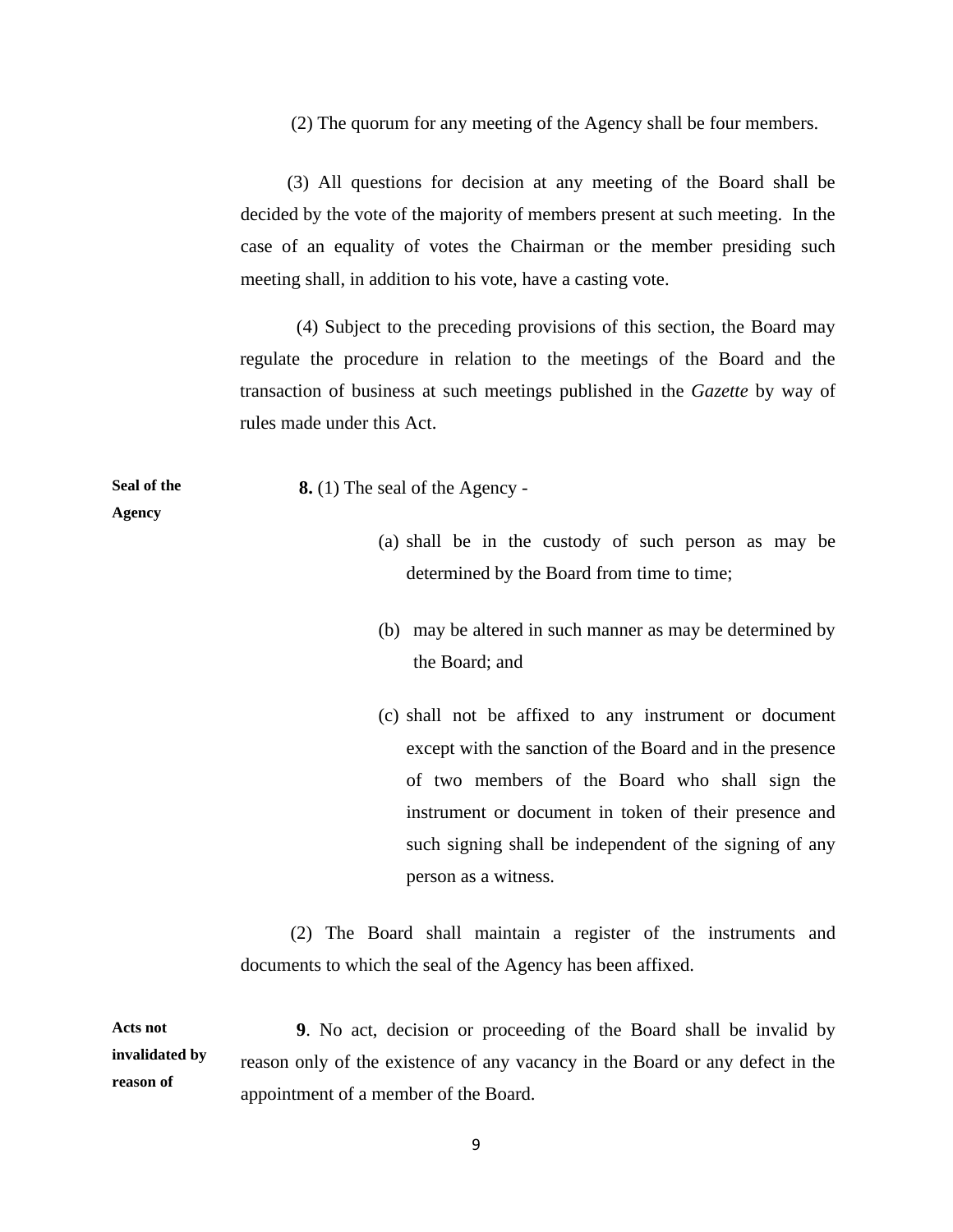**vacancy or defect in appointment**

# **Remuneration of members**

**10**. The members of the Agency other than *ex-officio* members, may be remunerated in such manner and shall carry out their functions subject to such terms and conditions as may from time to time be determined by the Minister, in consultation with the Minister assigned the subject of Finance.

**Term of office of the appointed members 11**. (1) Every appointed member shall, unless he vacates office earlier by death, resignation or removal, hold office for a term of three years from the date of his appointment and shall unless he has been removed, be eligible for reappointment.

> (2) The Minister may, if he considers it expedient to do so, remove from office any appointed member after assigning reasons therefor.

> (3) Any appointed member may at any time resign his office by letter to that effect addressed to the Minister and sent by registered post.

> (4) In the event of vacation of office by death, resignation or removal of any appointed member, the Minister may having regard to the provisions of section  $5(1)(b)$ , appoint any other person to succeed such member. Any member so appointed shall hold office for the unexpired term of office of the member whom he succeeds.

> (5) Where an appointed member, by reason of illness, infirmity or absence from Sri Lanka for a period of not less than three months, is temporarily unable to perform his duties, it shall be the duty of such member to inform the Minister in writing of such inability. The Minister may, on receipt of such information, having regard to the provisions of section  $5(1)(b)$ , appoint some other person to act in his place.

> > 10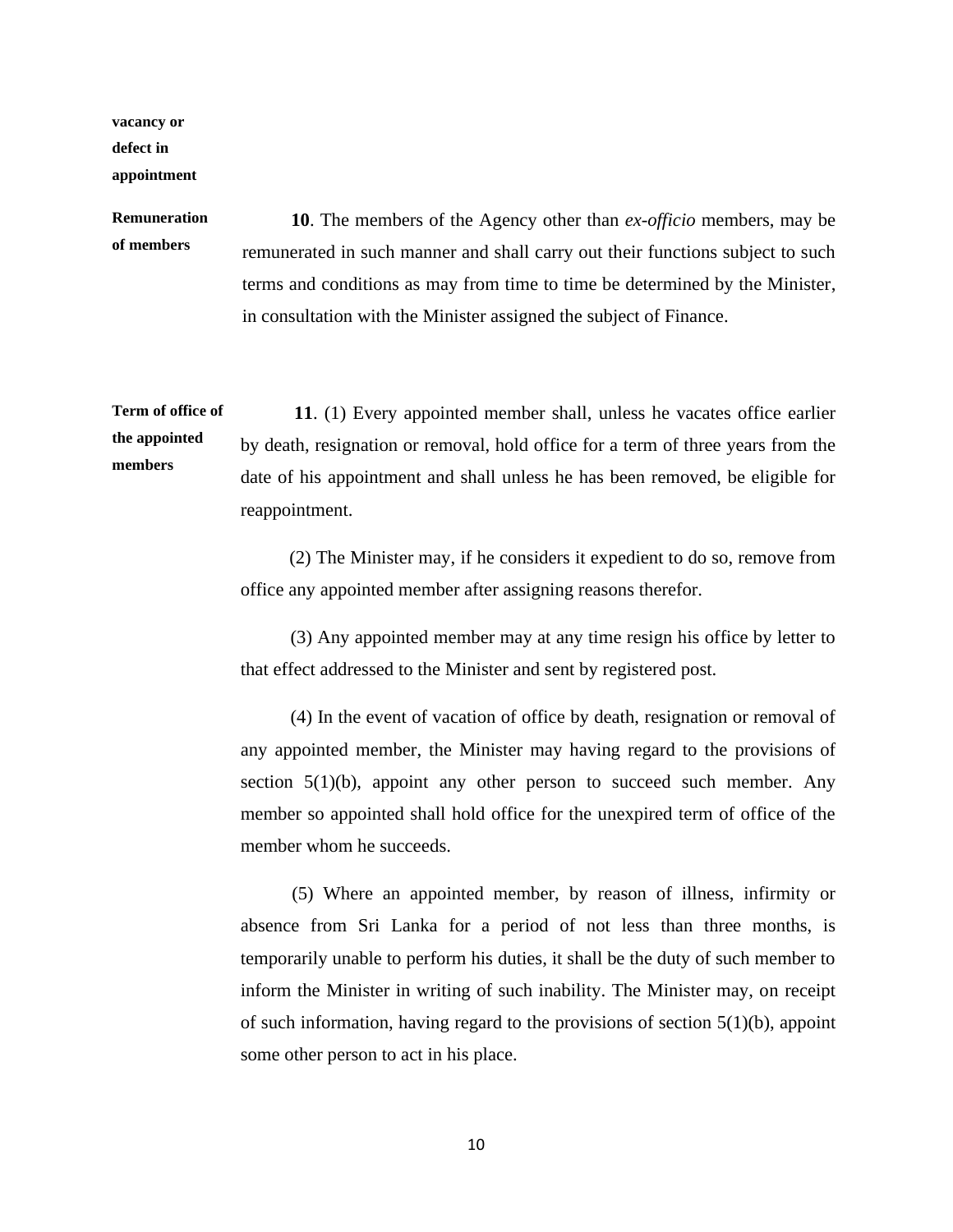#### **PART III**

# **APPOINTMENT OF THE DIRECTOR GENERAL AND STAFF OF THE AGENCY**

Appointment of the Director General

**12**. (1) The Agency shall in consultation with the Minister, appoint a person of eminence and integrity and who is not a member of any political party as a Director General of the Agency in accordance with such scheme of recruitment formulated by the Agency with the approval of the Minister assigned the subject of Finance.

(2) The scheme of recruitment referred to in subsection (1) shall include the following requirements as qualifications for the holder of the post of Director General -

- (a) bachelors degree or equivalent in the field of Science, Engineering, Management, Law or a related field; and
- (b) a post graduate degree or equivalent in the field of Science, Engineering, Management, Law or a related field; and
- (c) ten years of experience in a senior executive level in the field of cyber security, information technology or in a related field.

(3) The Director General appointed under subsection (1) shall be the Chief Executive Officer of the Agency.

(4) The Director General shall, subject to the general directions and control of the Board –

11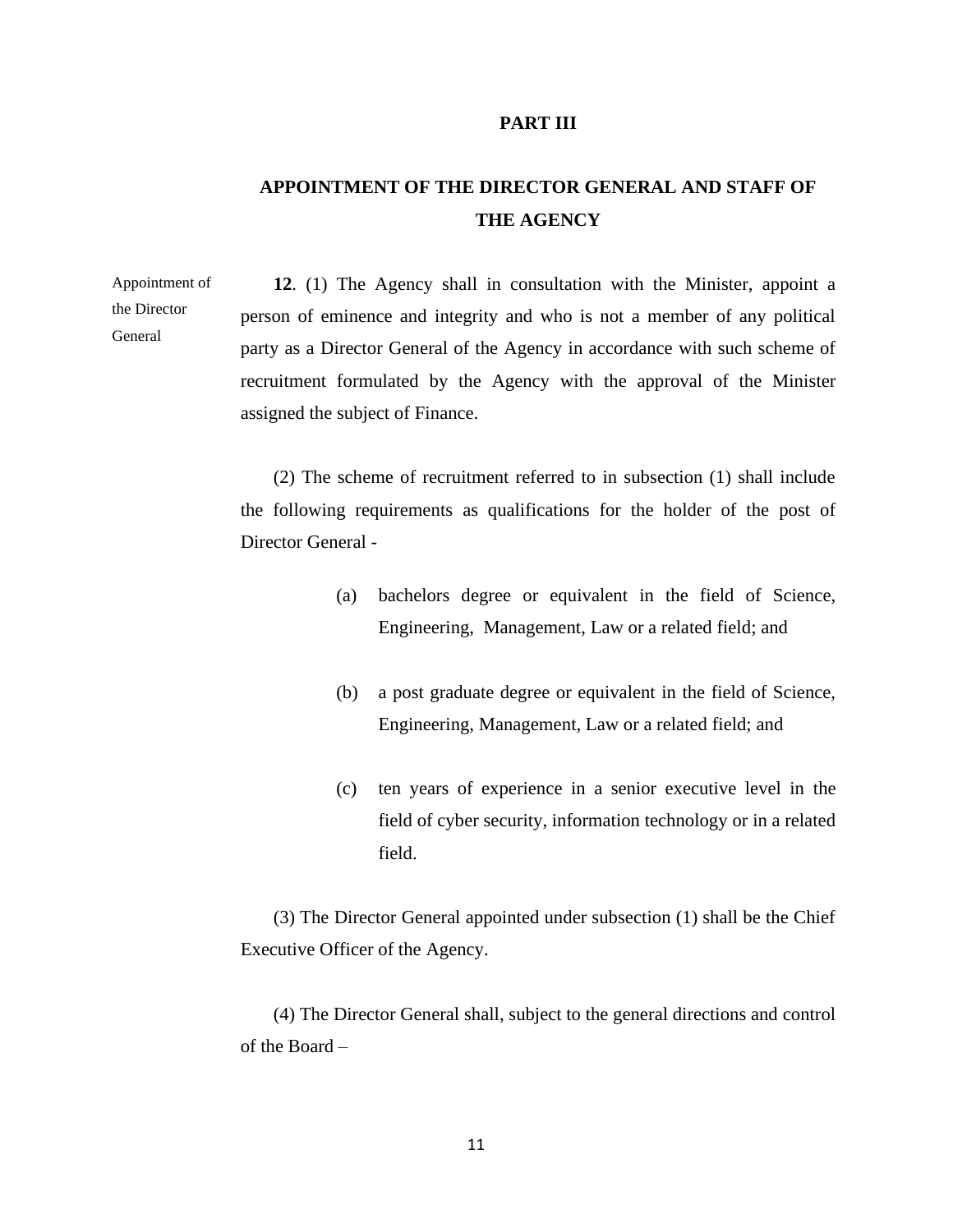- (a) be charged with the administration of the affairs of the Agency including the administration and control of the staff;
- (b) be responsible for the execution of all decisions of the Board;
- (c) exercise such powers and functions of the Agency under this Act as may be assigned to him by the Board;
- (d) function as the Secretary to the Board.

(5) The term of office of the Director General appointed under subsection (1) hold office for a period of four years from the date of appointment and shall be eligible for reappointment.

(6) Whenever the office of the Director General becomes vacant upon the death, removal from office or resignation by letter in that behalf addressed to the Board by the holder of that office, the Board may appoint any other senior officer of the Agency to perform the duties of the Director General until an appointment is made under subsection (1).

(7) The Director General shall attend meetings of the Board but shall not have the right to cast a vote at any such meeting.

(8) The Director General shall hold office in accordance with the terms of his appointment and there shall be paid to him such remuneration as is determined by the Minister, out of the fund of the Agency in consultation with the Minister assigned the subject of Finance.

(9) The Director General may be removed from office by the Agency in the event that he –

(a) becomes permanently incapable of performing his duties;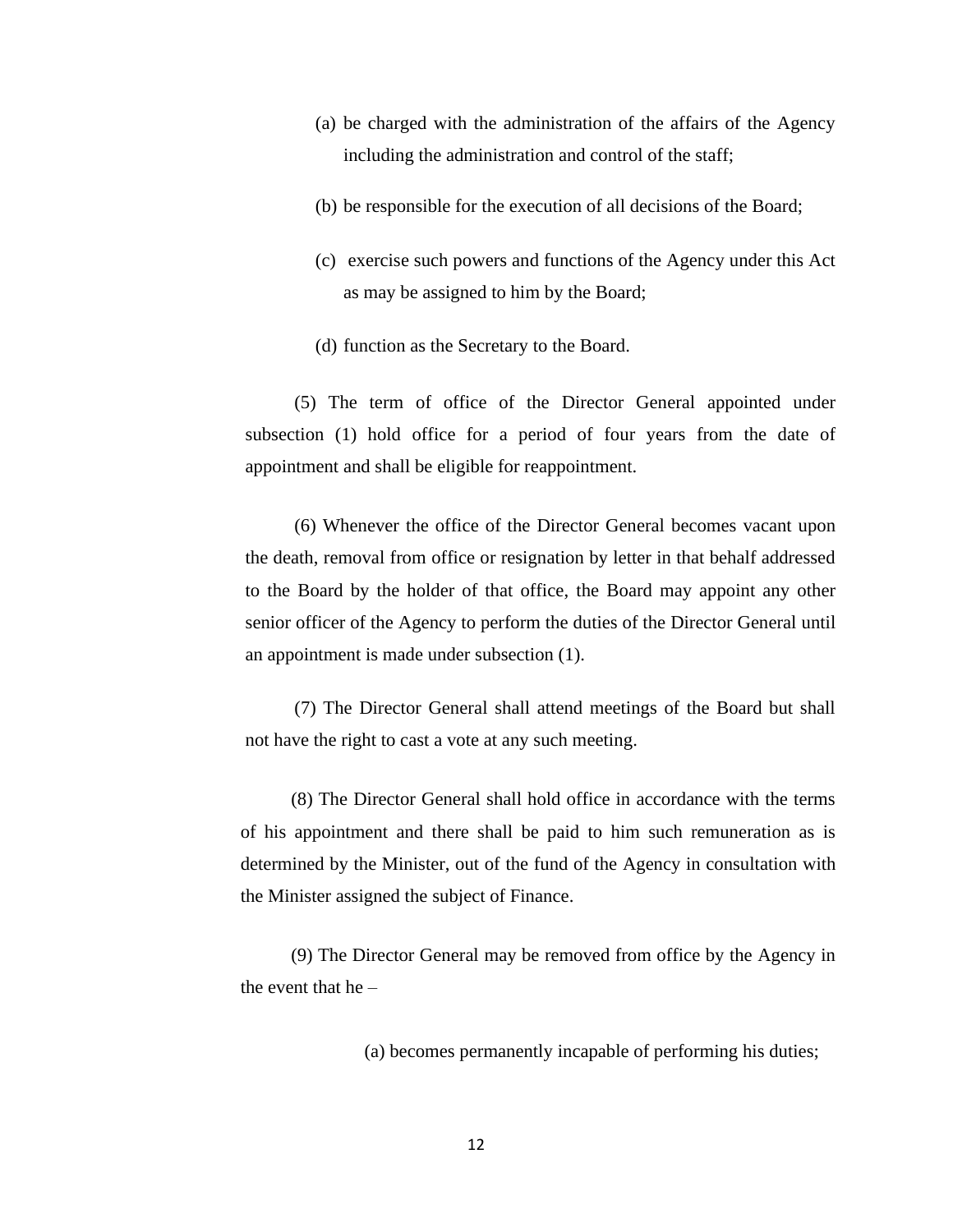- (b) has done any act which is of a fraudulent or illegal character or is prejudicial to the interest of the Agency; or
- (c) has failed to comply with any rules made under this Act or directives issued by the Agency.

(10) The Director General may with the approval of the Board, delegate to an officer of the Agency, in writing any power or function assigned to him by this Act and such officer shall exercise and discharge such power or function subject to the direction and control of the Director General.

**Other officers and employees of the Agency 13**. (1) The Agency may appoint such number of officers and employees as it may consider necessary for the efficient exercise and performance of its powers, duties and functions under this Act.

> (2) In appointing officers and employees as it may consider necessary, the Agency shall obtain service of persons possessing proven experience and who have shown capacity in the areas relating to cyber security or any other related area as may be determined by the Agency to assist in the exercise or performance of its powers and functions under this Act.

> (3) The Agency shall exercise disciplinary control over such officers and employees.

> (4) The officers and employees shall be remunerated in such manner and at such rates in consultation with the Minister assigned the subject of Finance and shall be subject to such conditions of service as may be determined by the Agency.

**14**. (1) At the request of the Agency any officer in the public service may, with the consent of that officer and the Public Service Commission, be temporarily appointed to the staff of the Agency for such period as may be determined by the Board or with like consent, be permanently appointed to such staff.

**Appointment of public officers to the staff of the Agency**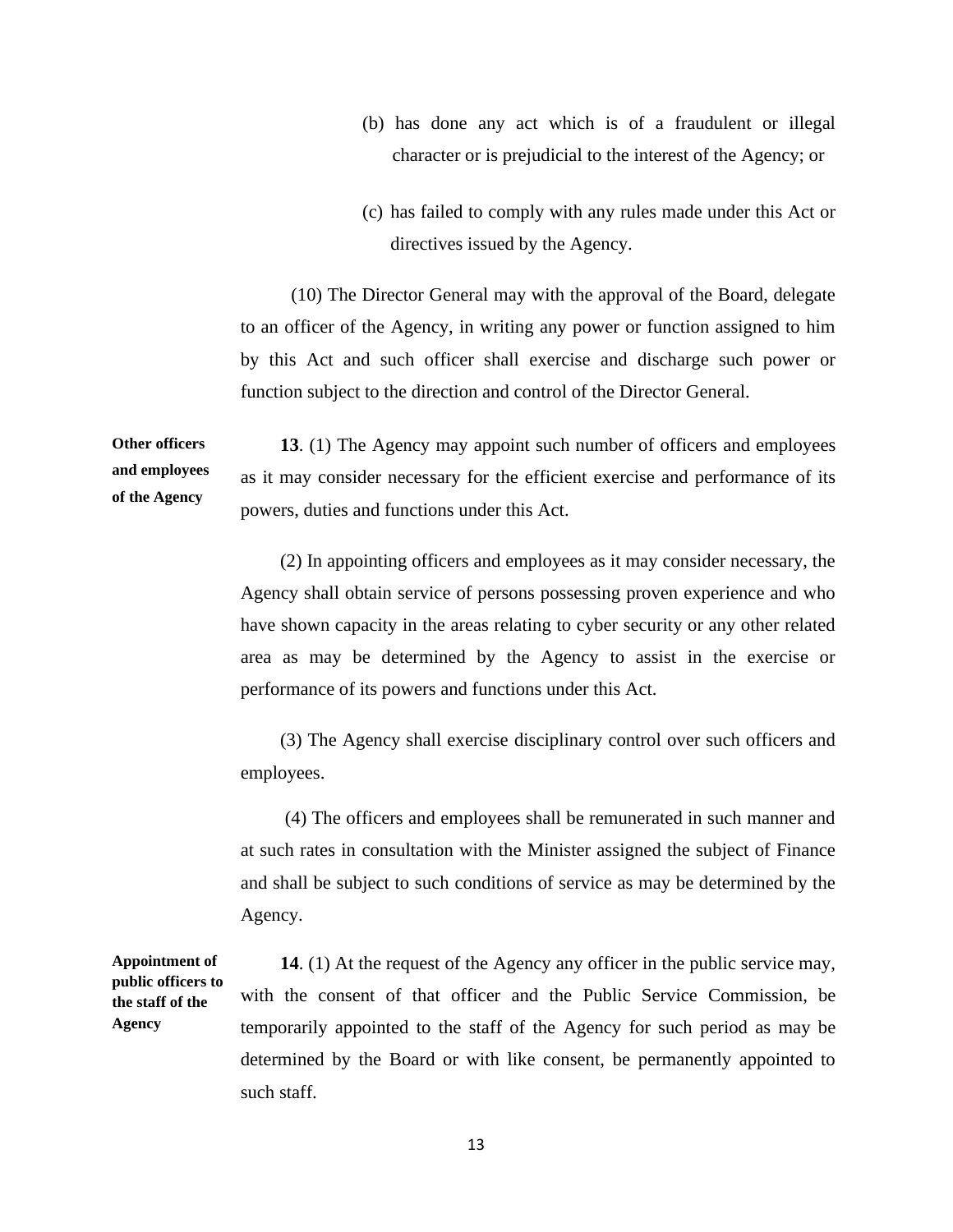(2) Where any officer in the public service is temporarily appointed to the staff of the Agency, the provisions of subsection (2) of section 14 of the National Transport Commission Act, No. 37 of 1991, shall, *mutatis mutandis*  apply to and in relation to him.

 (3) Where any officer in the public service is permanently appointed to the staff of the Agency, the provisions of subsection (3) of section 14 of the National Transport Commission Act, No. 37 of 1991, shall, *mutatis mutandis*  apply to and in relation to him.

 (4) Where the Agency employs any person, who has agreed to serve the Government for a specified period under any agreement, any period of service to the Board by that person shall be regarded as service to the Government for the purpose of discharging the obligations of such agreement.

## **PART IV**

### **INSTITUTIONAL FRAMEWORK TO ASSIST THE AGENCY**

**15.**(1) The Sri Lanka Computer Emergency Readiness Team (hereinafter in this Act referred to as "the CERT") incorporated as a Company under the Companies Act, No. 7 of 2007 shall be the national coordination point of contact for cyber security incidents and threats in Sri Lanka.

(2) The CERT shall at all times assist the Agency in the exercise, performance and discharge of its powers and functions under this Act.

(3) The CERT shall not sell or otherwise dispose of its shares in any manner without the approval of the Agency.

Sri Lanka Computer Emergency Readiness Team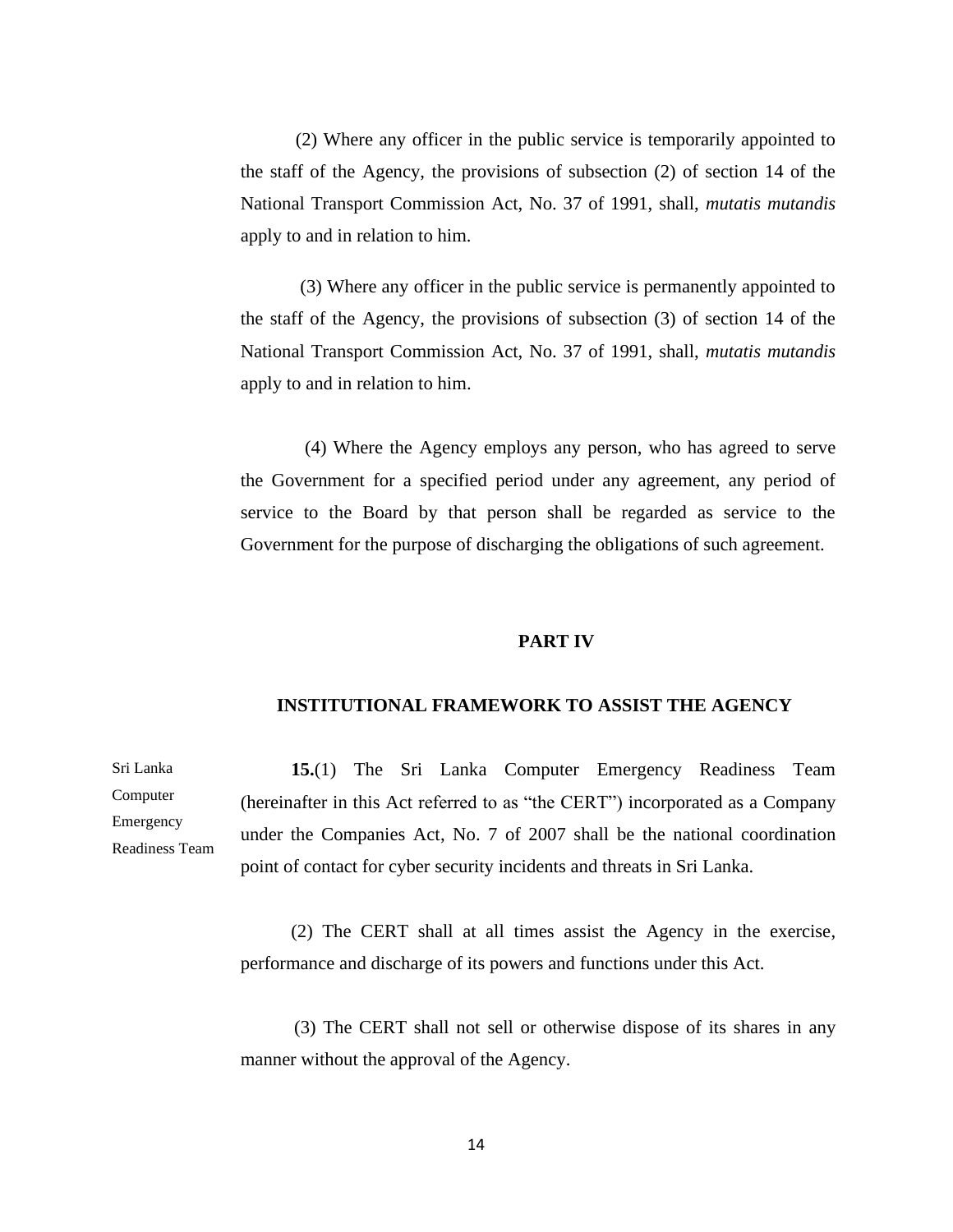(4) In addition to the powers and functions set out in its Articles of Association, the CERT shall have the following powers and functions:-

- (a) to function as the National Computer Emergency Readiness Team of Sri Lanka and the coordination center for cyber security incidents and responses between the CERT and sectoral Computer Emergency Readiness Teams authorized by the Agency ;
- (b) to conduct reactive cyber security services through timely responses to cyber security incidents and mitigate the resulting damage and facilitate coordinated response to cyber security incidents;
- (c) to conduct proactive services to prevent incidents through awareness building, research and training;
- (d) to provide the necessary technical assistance to law enforcement agencies in digital forensic investigations;
- (f) to provide timely technical assistance on cyber security issues upon the request of any government institution or other relevant sectors;
- (g) to conduct and manage cyber security services for government institutions and other relevant sectors, on request;
- (h) to share cyber threat information with the government institutions , other relevant sectors and members of the public in a timely manner;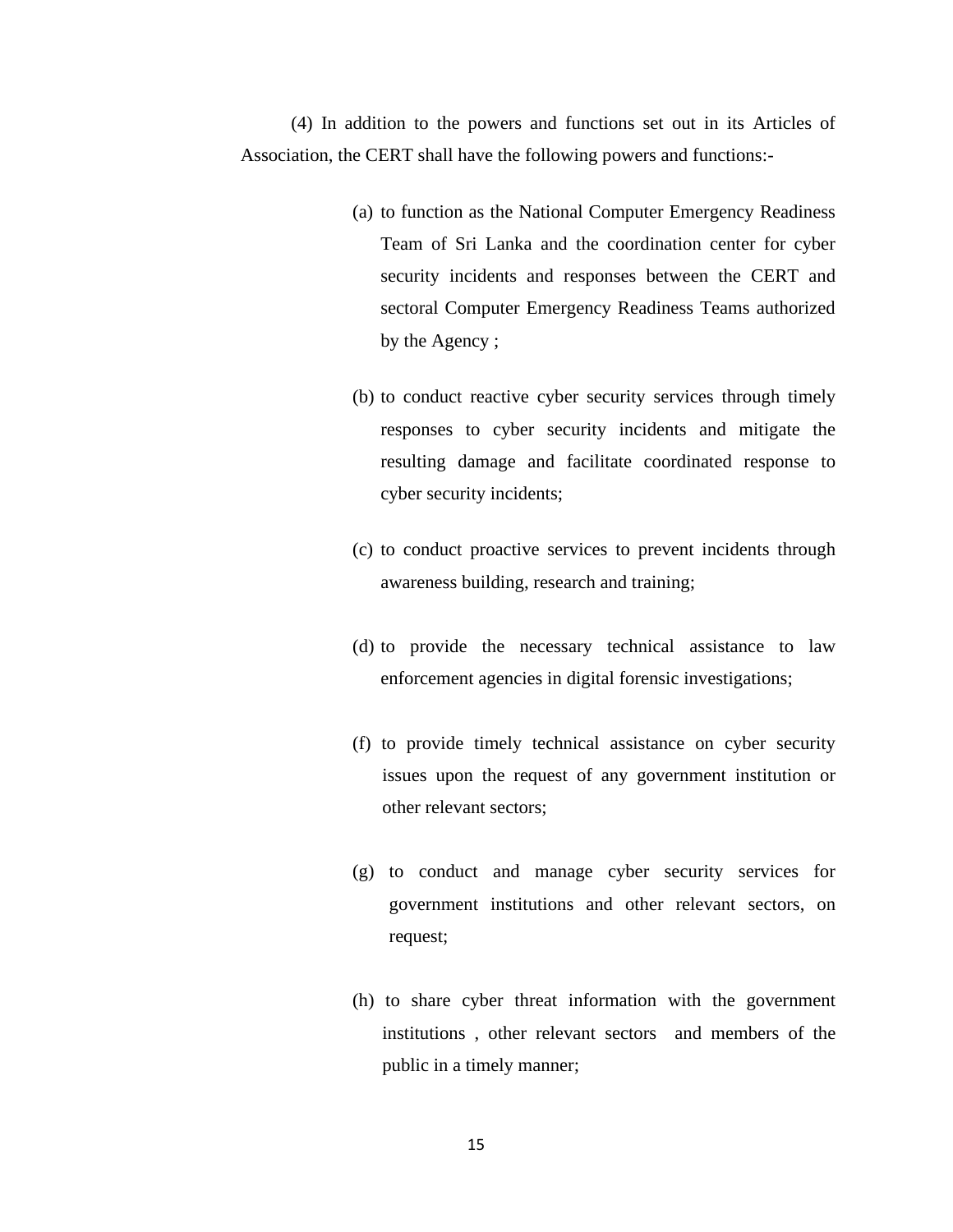- (i) to provide national level cyber threat information to the Agency;
- (j) to establish and maintain membership, collaborate with international computer emergency readiness teams and related bodies in order to ensure effective coordination and response to cyber security related incidents in Sri Lanka; and
- (k) to monitor the designated CIIs owned by government and other relevant sectors in order to detect, investigate and respond to potential cyber threats, in accordance with such rules incorporating adequate safeguards ensuring fairness of the monitoring made under this Act.

**Minister to seek assistance of other institutions in the event of national security etc 16.** The Minister in consultation with the Secretary to the Ministry of the Minister assigned the subject of defence and having regard to the necessity, interests of the national security, national economy and public order or the existence of any other similar situation, require the sectoral computer emergency readiness teams, established under paragraph (*l*) of section 4(1) and designated CIIs, to assist and submit such information as may be necessary in the exercise, performance and discharge of powers and functions of the Agency and the CERT under this Act, or on an Order made by a competent court.

### **PART V**

### **CRITICAL INFORMATION INFRASTRUCTURE**

**Designation of a computer or computer system as CII**

**17**. (1) The Agency shall identify and designate of an institution having a computer system or computer program as an Institution having a CII, by Order published in the *Gazette* if the Agency has reasonable grounds to believe that-

16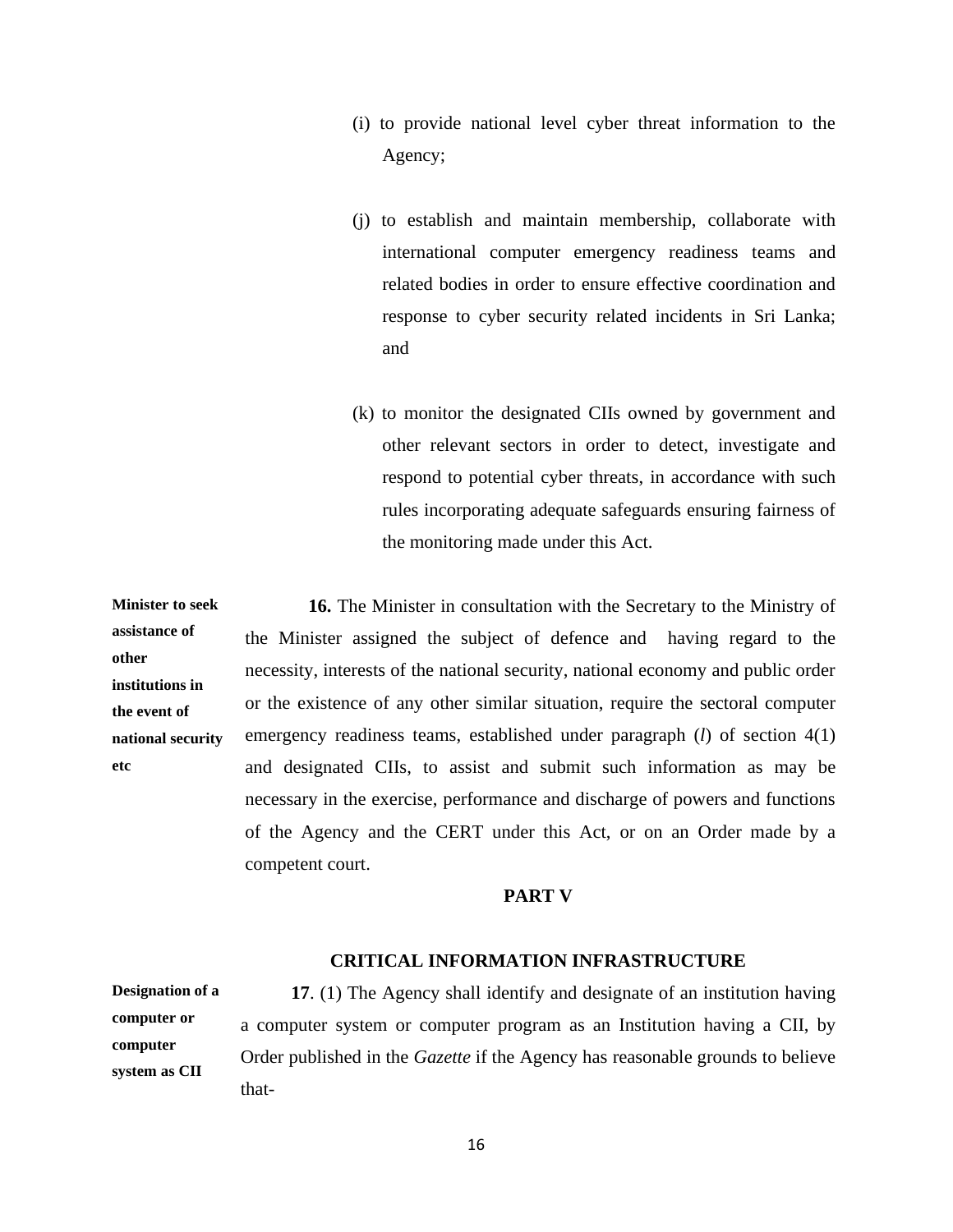- (a) the disruption or destruction of the computer system or computer program would have serious impact on the national security, public health, public safety, confidentiality, or economic well – being of citizens, or the effective functioning of the government or the economy of Sri Lanka; and
- (b) the computer program or the computer system is located wholly or partly in Sri Lanka.

(2) The Agency shall prior to designating an Institution as CII under subsection (1), obtain the concurrence of any regulatory or supervisory institution established under any written law which regulates, authorizes or supervises the institution sought to be designated as CIIs.

(3) The institution designated as CII may be a government institution or any other institution including private sector institutions.

(4) The order published in the *Gazette* under subsection (1) shall -

- (a) identify the institution having a computer system or computer program that is being designated as a CII;
- (b) identify the owner of and the functions of the CII;

(5) The Agency shall provide an opportunity for an owner of a CII to adduce reasons why its computer programme or computer system shall not be designated as a CII or request the withdrawal of the designation of a CII.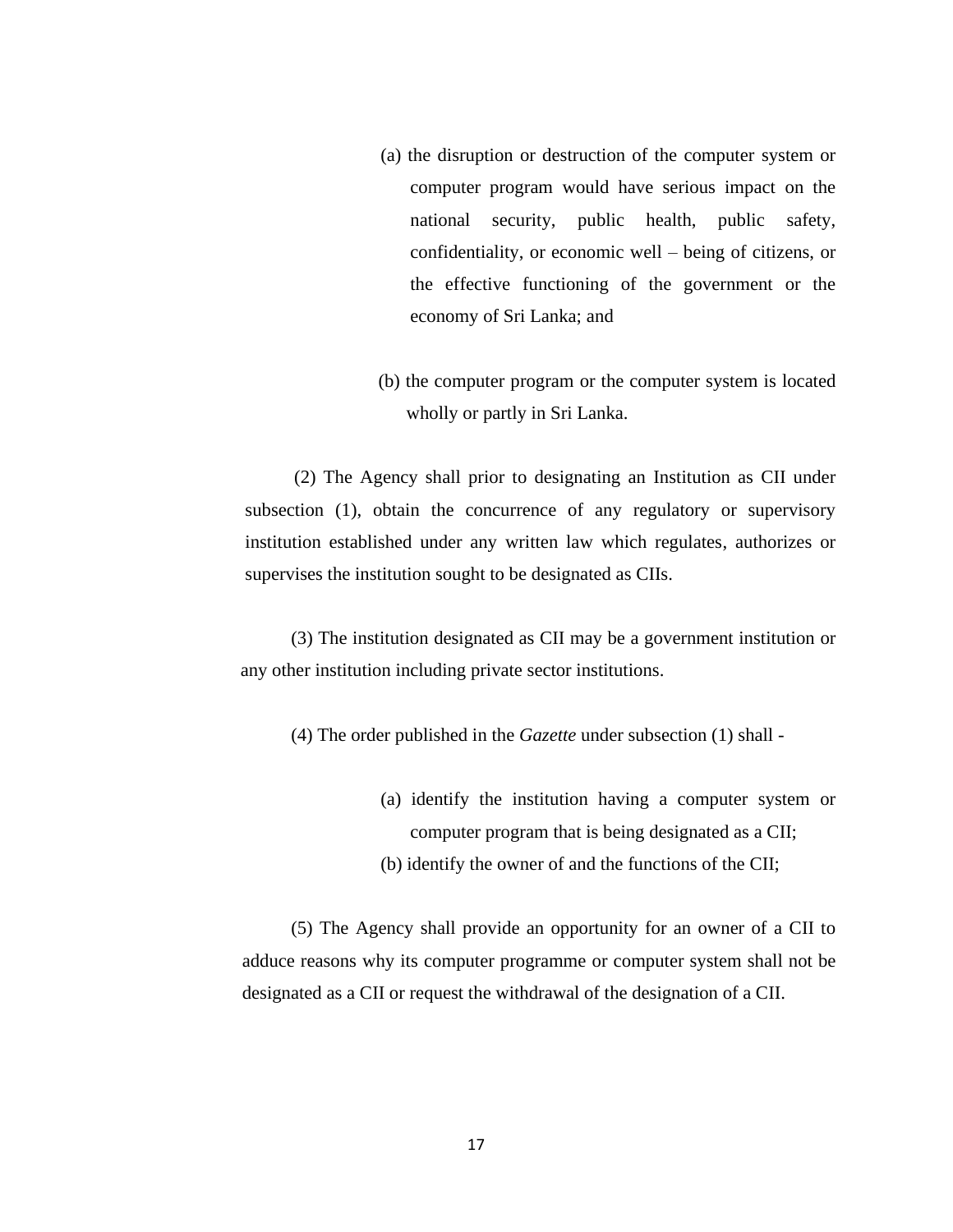(6) Subject to subsection (5), where an institution is designated as CII, the owner of such CII being aggrieved by the decision of the Agency referred to in subsection (1), may prefer an appeal to the Secretary of the Minister within thirty days from the date of publication of the Order specified in subsection (4).

(7) The Secretary to whom an appeal is preferred under subsection (6) shall within 14 days thereafter conduct an inquiry, providing an opportunity for the owner of the CII and the Agency to be heard, and thereafter make a decision taking into consideration the reasons adduced by the Agency to designate a CII and shall either –

- (a) allow the appeal and direct the Agency to revoke its decision to designate such institution as CII; or
- (b) disallow the appeal for reasons assigned*.*

(9) The Agency shall give effect to the decision of the Secretary made under subsection (8).

(10) The Agency may withdraw the designation of any CII at any time by Order published in the *Gazette*, if the Agency has reasonable grounds to believe that such institution has successfully prevented the disruption or destruction of the computer system or computer program that would have serious impact on the national security, public health, public safety, confidentiality, or economic well being of citizens, or the effective functioning of the government or the economy of Sri Lanka.

**Obligations of the owner of the CII 18**. Upon the designation of an Institution having a computer system or computer program as CII, the owner of the CII shall -

> (a) be responsible for the protection of CII, in conformity with such requirements as may be prescribed.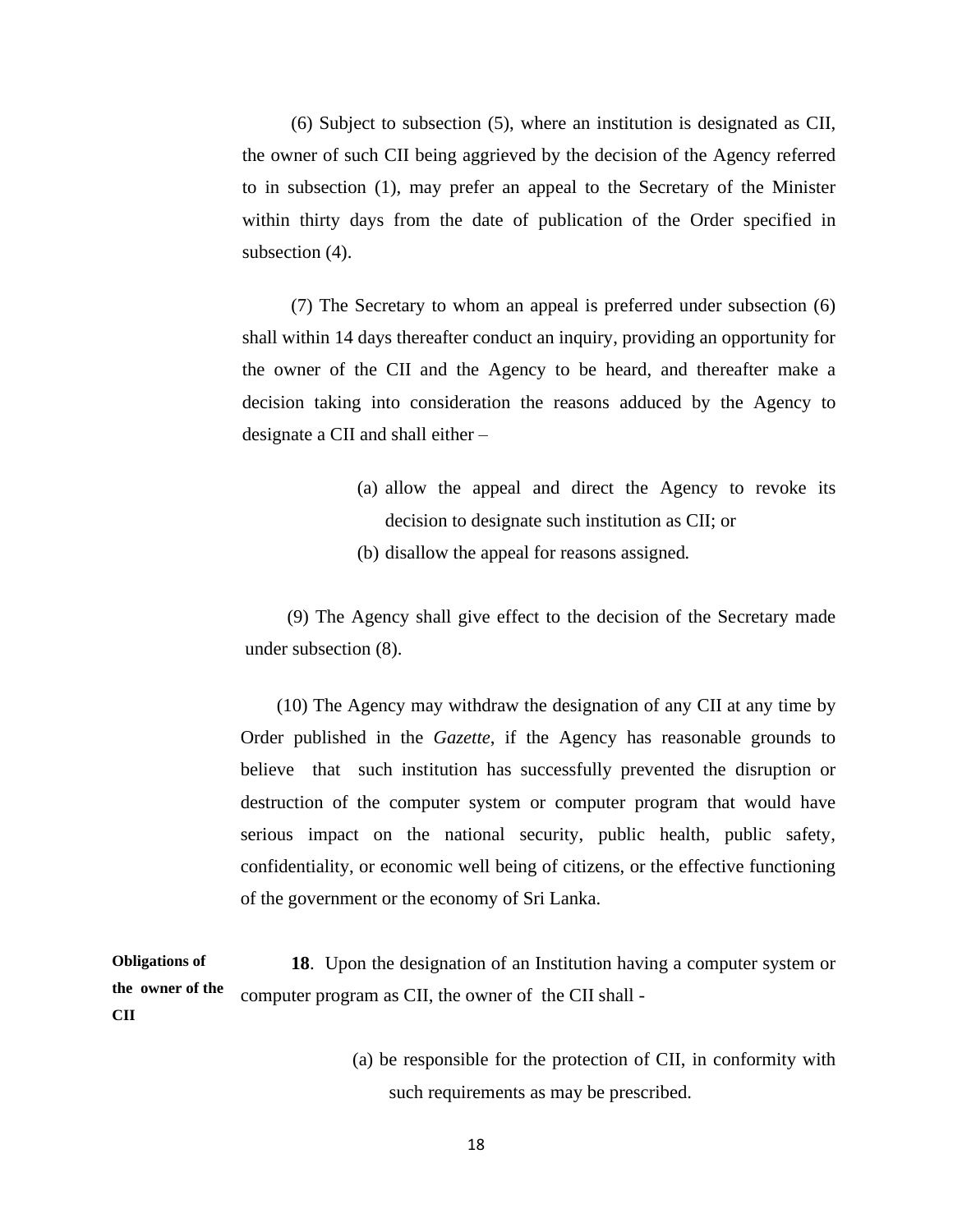Provided that, if the CII spreads across multiple institutions or multiple sectors, every owner of such institutions or sectors shall become jointly and severally responsible for protection of the CII.

- (b) be responsible
	- (i) for developing and implementing protection plan for securing the CII against cyber threats or cyber security incidents subject to paragraph (a);
	- (ii) for assisting the Agency or any other institution, unit or entity established or designated by the Agency to perform the duties and functions of the Agency under this Act;
	- (iii) for adopting policies, procedures and standards prescribed for securing the CII;
- (c) conduct security risk assessments, audits and vulnerability assessments of the CII, in compliance with the procedures and timelines, by way of rules made under this Act;
- (d) furnish the information on the design, configuration, security and such other technical details or information relating to the operations of the CII or any other interconnected computer or computer systems under the control of the owner, to the Agency in the form, manner and within the period of time as by way of rules made under this Act;
- (e) furnish any other information which may be required to ascertain the level of cyber security of the CII to the Agency, in the form, manner and within the period of time as may by way of rules made under this Act; and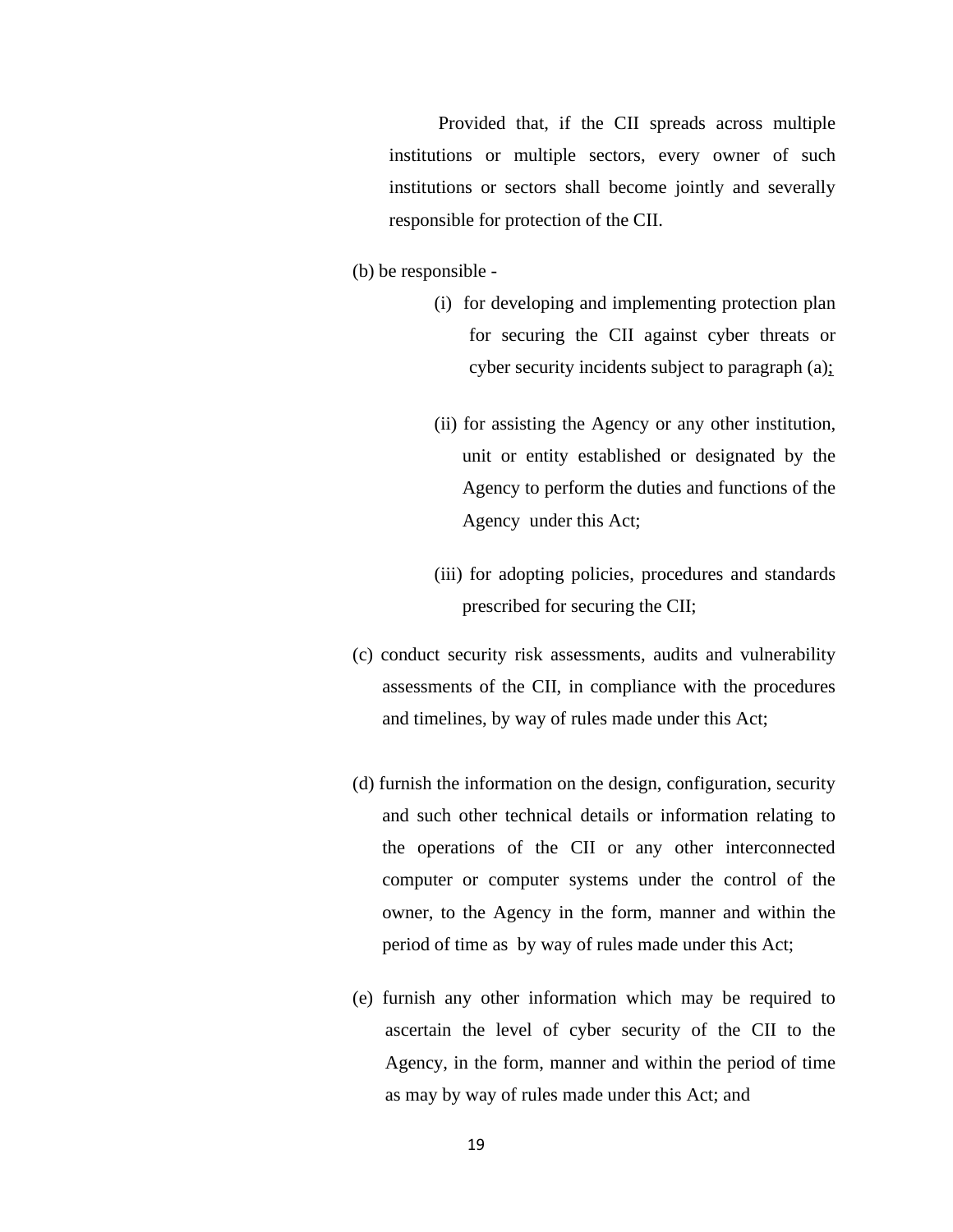(e) notify the Agency and CERT of the occurrence of any cyber security incident in respect of the designated CII or any other interconnected computer or computer system under the control of the owner, in the form, manner and within a period of time as by way of rules made under this Act.

#### **PART VI**

# **FUND OF THE AGENCY**

**Fund of the Agency 19**. (1) The Agency shall have its own fund (hereinafter referred to as the "Fund").

(2) There shall be paid into the Fund –

- (a) all such sums of money as may be voted by Parliament for the use of Agency out of the Consolidated Fund; and
- (b) all such sums of money as may be received by the Agency in the exercise, performance and discharge of its powers, duties and functions under this Act; and
- (c) all such sums of money as may be received by the Agency by way of gifts, grants or donations from any source.

 (3) There shall be paid out of the Fund all such sums as are required to defray expenditure incurred by the Agency in the exercise, performance and discharge of its powers, duties and functions under this Act or under any other written law an all such sums as are required to be paid out of the Fund.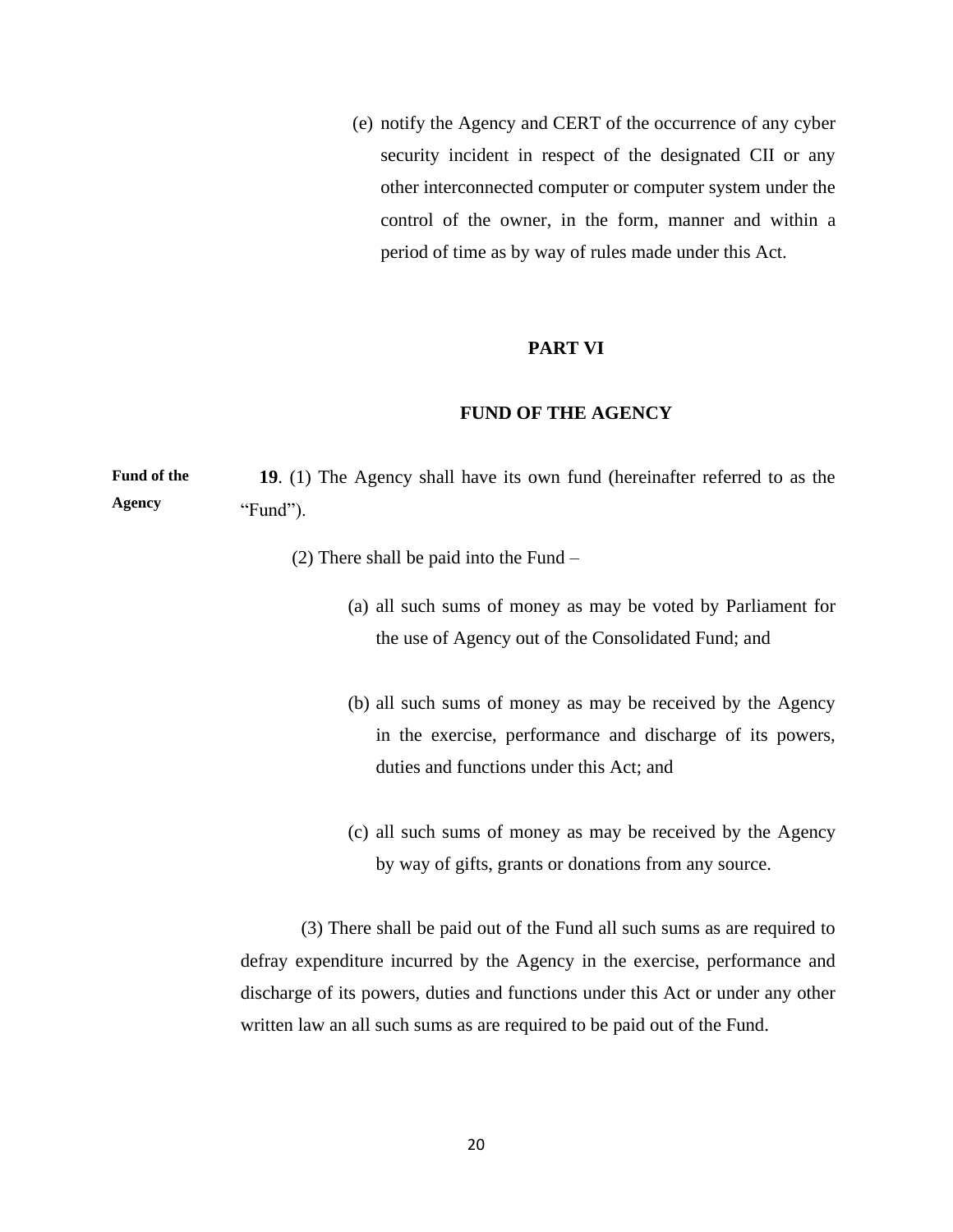#### **PART VII**

# **PENALTIES**

Imposition of penalties to enforce compliance

**20**. (1) A person required to conform to the requirements in Part V of this Act and such other requirements as may be prescribed, who fails to so conform, shall in the first instance be provided a warning in writing by the Agency, and given specified period of time to conform to such requirements or show cause as to why such requirements are not fulfilled.

(2) In the event any person fails to conform to the written warning given under subsection (1) shall be liable to a penalty as may be prescribed, taking into consideration the nature and gravity of relevant non-compliance :

Provided however, such penalty shall not exceed a sum of rupees one million in any given case. Where a person who has been subjected to a penalty on a previous occasion, subsequently fails to conform to a requirement on any further occasion such person shall be liable to the payment of an additional penalty in a sum consisting of double the amount imposed as a penalty on the first occasion and for each non compliance after such first occasion.

(3) The Agency shall be responsible for the collection of a penalty imposed by this section and the money so collected shall be credited to the Consolidated Fund.

(4) If a person who becomes liable to a penalty in terms of subsection (2) fails to pay such penalty, the Agency may make an ex- parte application to the Magistrate Court of Colombo for an Order requiring the payment of the penalty and upon such order being made such amount shall be recoverable in the same manner as a fine imposed by Court.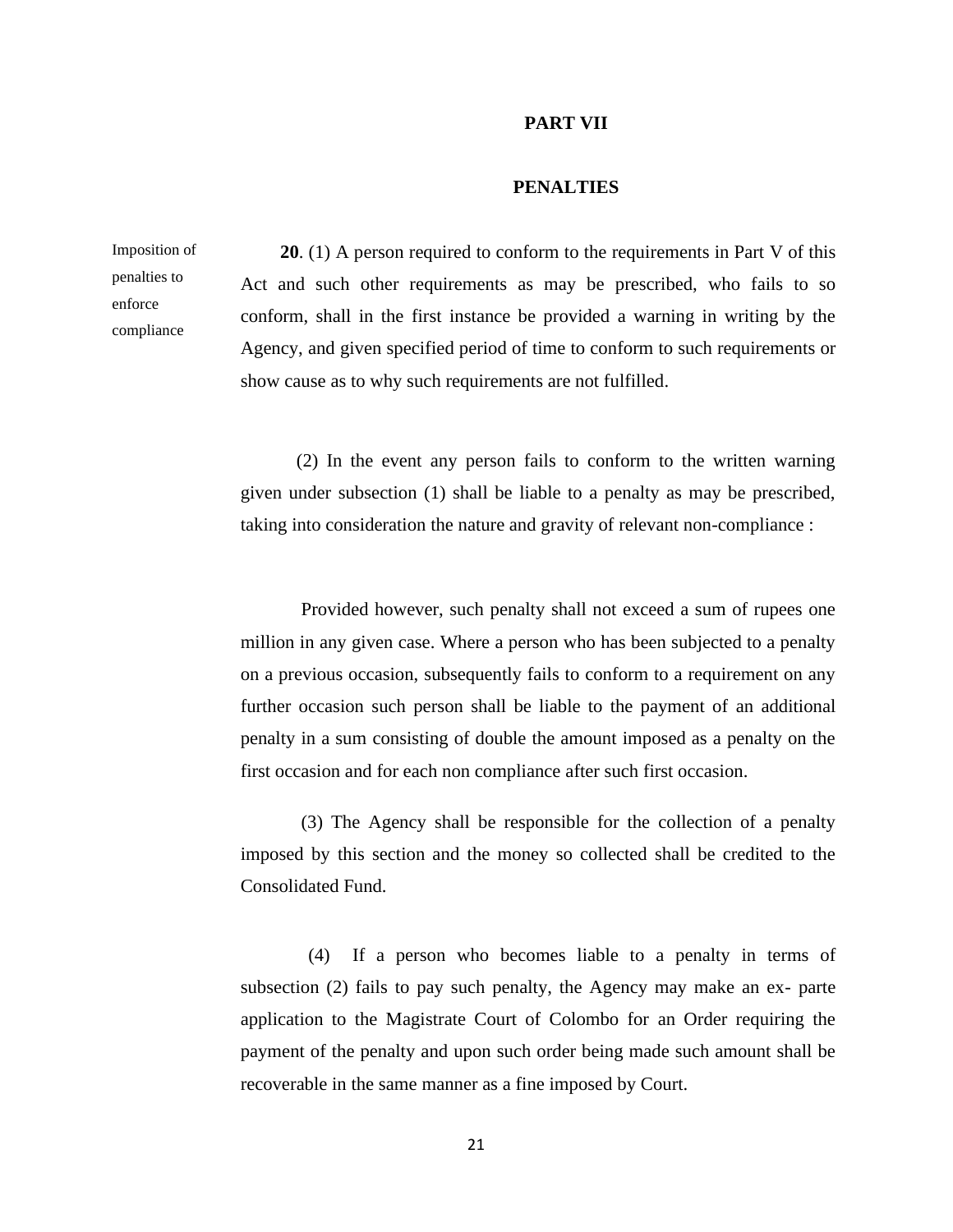(5) The imposition of a penalty under this section shall not preclude a supervisory authority or a regulatory from taking any other regulatory measures including, but not limited to, the suspension of such Institution from the carrying on of a business or profession or the cancellation of a licence or authority granted for the carrying on of a business or profession, as may be permitted in terms of any applicable written law or rules for the regulation or supervision of such Institution.

(6) Where a penalty is imposed under this section on a body of persons, then-

- (a) if that body of person is a body corporate, every person who at the time of the imposition of the requirements under subsection (1) was a Director, and other officer responsible with management and control of that body corporate ;
- (b) if that body of persons is a firm, every a partner of that firm; or
- (c) if that body is not a body corporate, every person who at the time of the imposition of such requirements under subsection (1) was the officer responsible with management and control of that of that body,

shall be liable to pay such penalty, unless he proves that he had no knowledge of the failure to comply with the requirement or that he exercised all due diligence to ensure compliance therewith.

(7) Without prejudice to the provisions of subsection (1) and (2), the Agency may issue a directive to any Institution that has without reasonable cause failed to comply in whole or in part with any obligations in Parts V of this Act.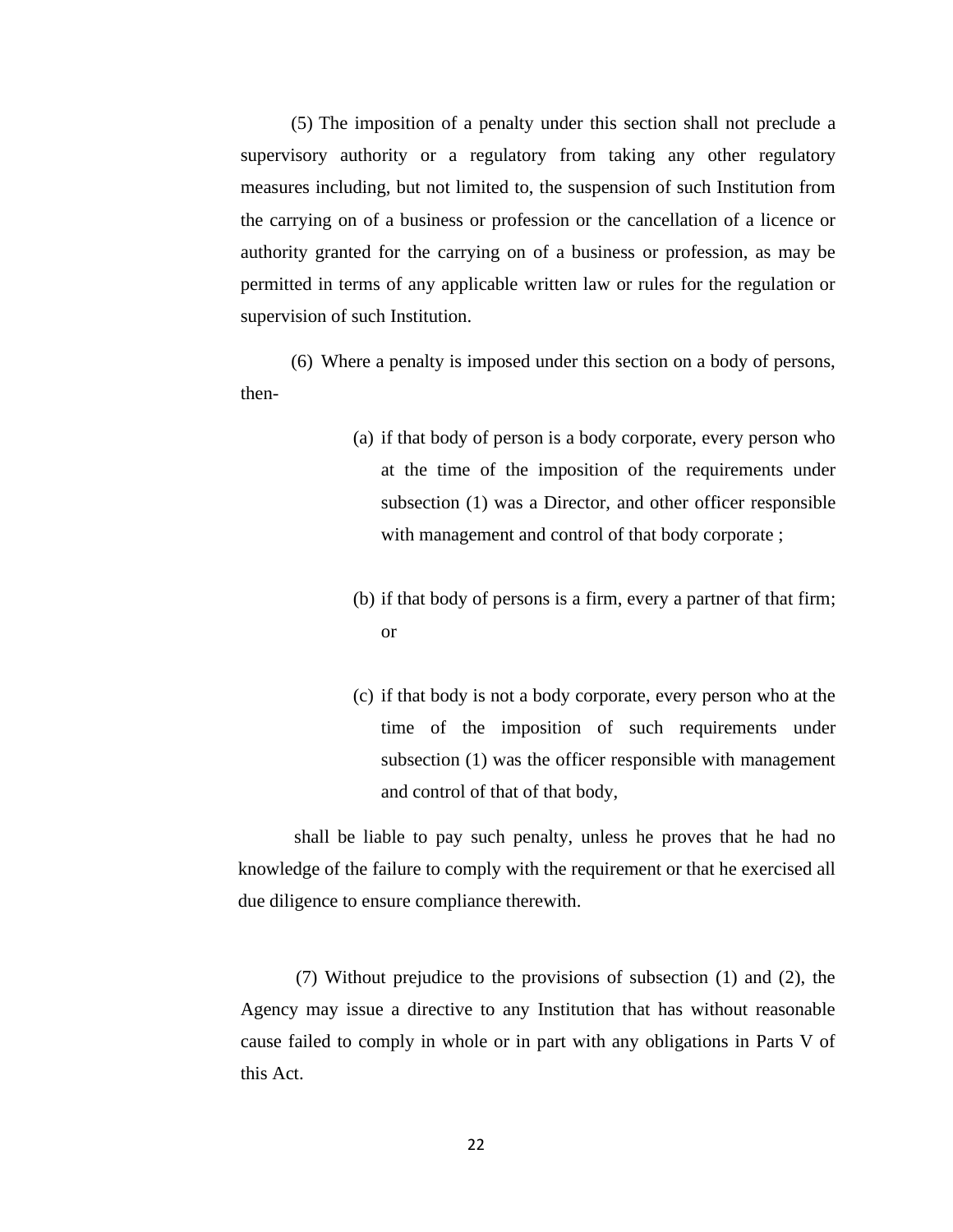(8) Where an Institution fails to comply with a directive issued under subsection (7), the Agency may, upon application to the High Court of the Western Province, holden in Colombo and upon satisfying the Court that an Institution has failed without reasonable excuse to comply in whole or in part with the directive issued by it under subsection (7), obtain an order against the Institution and any or all of the officers or employees of that Institution in such terms as the Court deems necessary to enforce compliance with such directive.

#### **PART VIII**

#### **MISCELLANEOUS**

**Financial year and audit of 21**. (1) The financial year of the Agency shall be the calendar year.

**accounts**

 (2) The provisions of Article 154 of the Constitution relating to the audit of the accounts of public corporations shall apply to the audit of the accounts of the Agency.

**Power of entry, inspection and search 22.** (1) The Agency or any other officer authorized in writing in that behalf by the Agency, may where it considers necessary for the purpose of discharging functions of the Agency, and ascertaining whether the provisions of this Act or any regulation made thereunder are being complied with under the authority of a warrant issued in that behalf by a Magistrate on application made on such purpose -

- (a) enter, inspect and search premises of the designated CIIs;
- (b) examine and take copies of any document , record or part thereof pertaining to such CIIs;
- (c) examine any person whom he has reasonable cause to believe that such person is an owner or employee of such CII.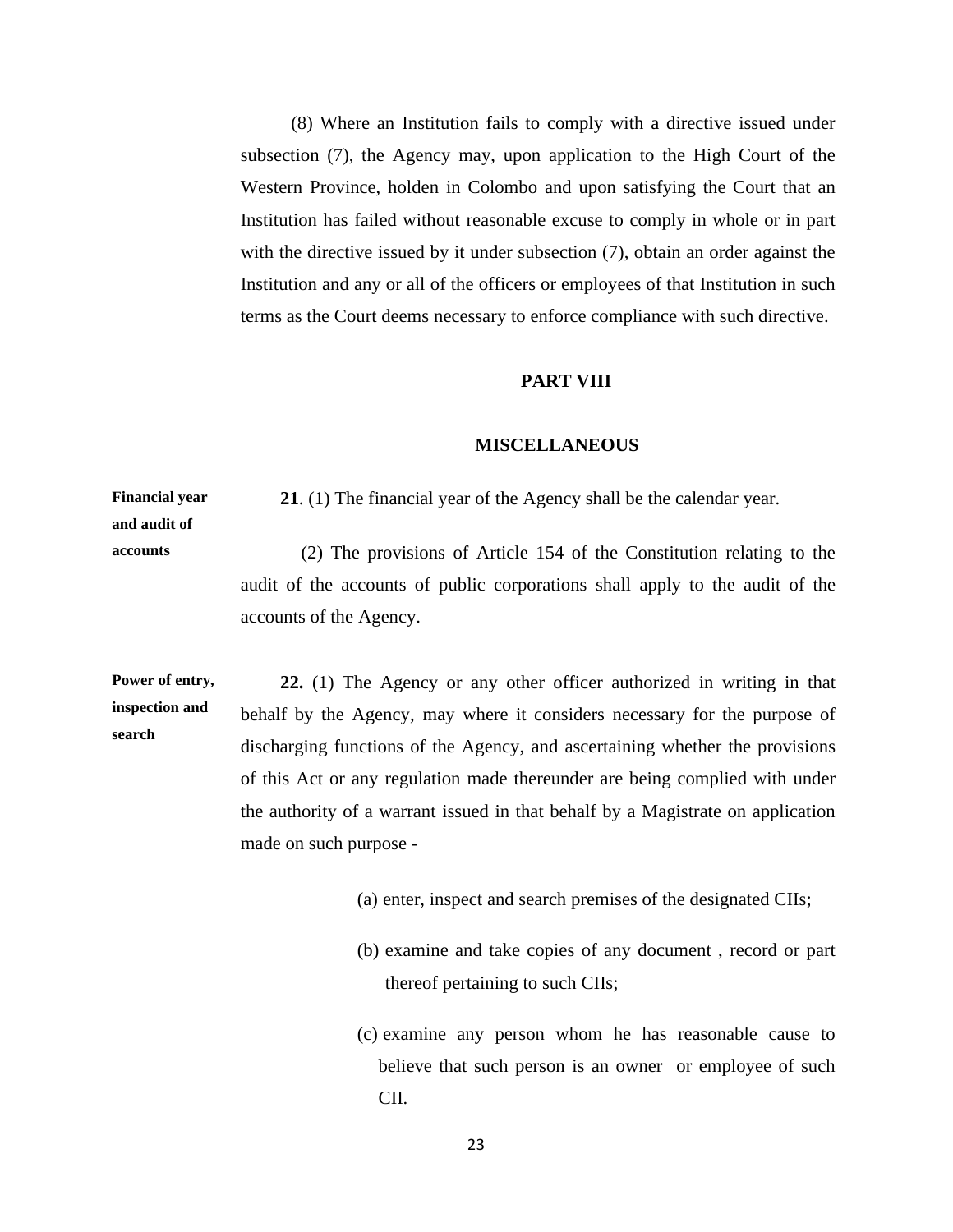(2) Notwithstanding the provisions of subsection (1), the Agency or any other officer authorized in writing in that behalf by the Agency may without a warrant excise all or any of the powers referred to in that subsection, on the opinion of the Agency, if –

- (a) the investigation needs to be conducted urgently since it would likely to have serious impact on the public health, public safety, privacy, national security, international stability or on the effective functioning of the government or the economy; and
- (b) there is a likelihood of the evidence being lost, destroyed, modified or rendered inaccessible.

(3) As soon as may be practicable the Agency shall and in any event within seventy two hours of such action make an application to the Magistrate to have the such action confirmed.

| <b>Agency to be</b>  | 23. For the purpose of this $Act -$                                         |
|----------------------|-----------------------------------------------------------------------------|
| scheduled            |                                                                             |
| institution          | (a) the Agency; and                                                         |
| within the           |                                                                             |
| meaning of the       | (b) the CERT,                                                               |
| <b>Bribery Act</b>   |                                                                             |
| (Chapter 26)         | shall be deemed to be a scheduled institution within the meaning of the     |
|                      | Bribery Act (Chapter 26) and the provisions of that Act, shall be construed |
|                      | accordingly.                                                                |
| Members,             | 24. For the purpose of this $Act -$                                         |
| officers and         |                                                                             |
| servants of the      | all members of the board, officers and servants of the Agency; and<br>(a)   |
| <b>Agency deemed</b> |                                                                             |
| to be public         | all officers and servants of the CERT,<br>(b)                               |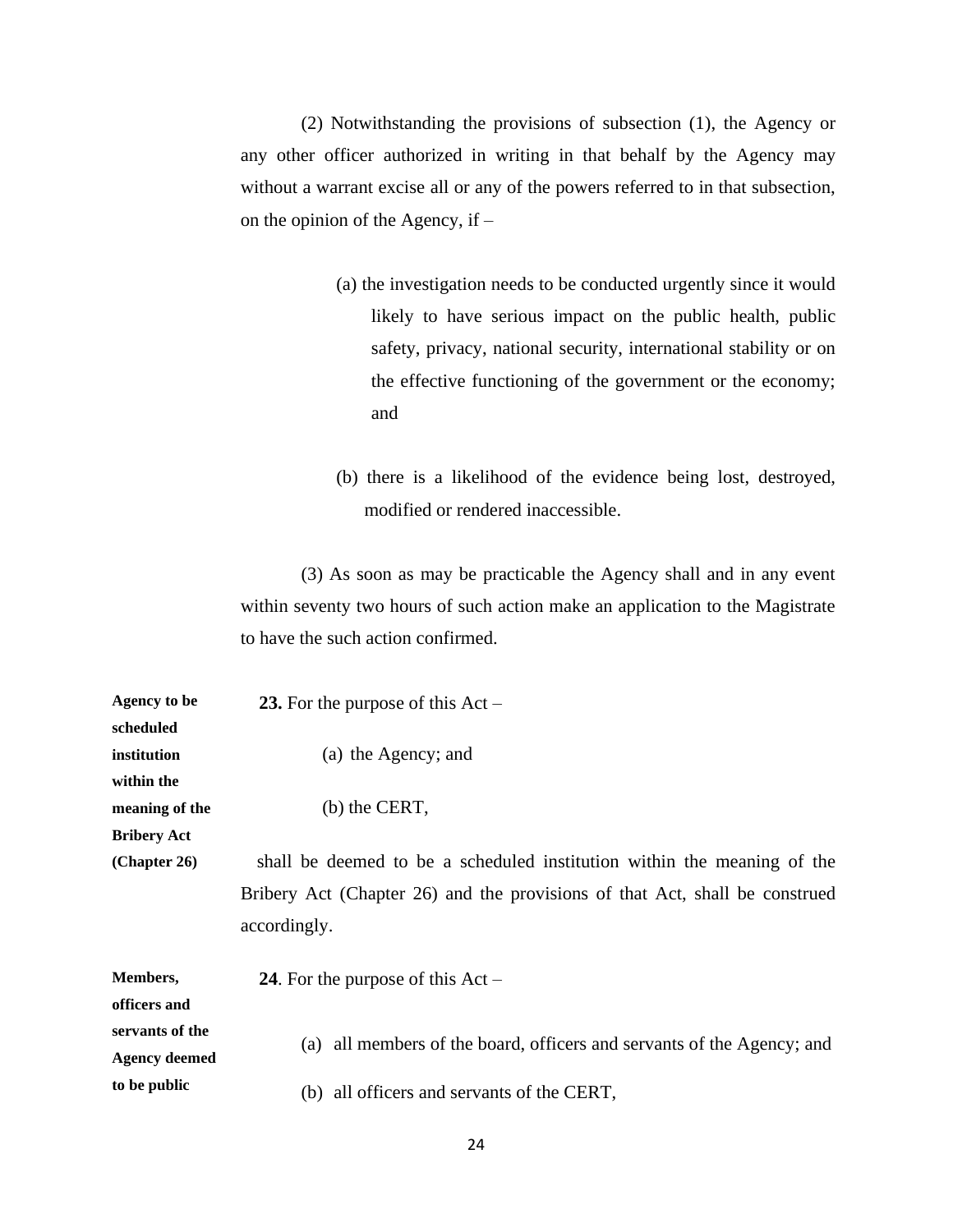**servants** shall be deemed to be public servants within the meaning and for the purposes of the Penal Code (Chapter 19).

**Acquisition of immovable property under the Land Acquisition Act**

 **25**. (1) Where any immovable property is required to be acquired for any specific purpose of the Agency and the Minister by Order published in the *Gazette* approves of the proposed acquisition for that purpose that property shall be deemed to be required for a public purpose and may accordingly be acquired under the Land Acquisition Act and transferred to the Agency.

 (2) Any sum payable, for the acquisition of any immovable property under the Land Acquisition Act for the Agency shall be paid out of the Fund of the Agency.

**Expenses in suit or prosecution to be paid out of the Fund 26**. (1) Any expenses incurred by the Agency in any suit or prosecution brought by or against it before any Court, shall be paid out of the fund and any costs paid to or recovered by the Agency in any such suit or prosecution shall be credited to the fund.

> (2) Expenses incurred by any member, or any officer or employee of the Agency in any suit or prosecution brought against him before any court or tribunal in respect of any act which is done or purported to be done by him under the provisions of this Act or any other written law or if the court holds that such act was done in good faith, be provident of the fund, unless such expenses are recoverable by him in such suit or prosecution.

**Annual Report 27**. (1) The Agency shall within six months of the end of each financial year, submit to the Minister an annual report of the activities carried on by the Agency during that financial year, and cause a copy each of the following documents to be attached to the report –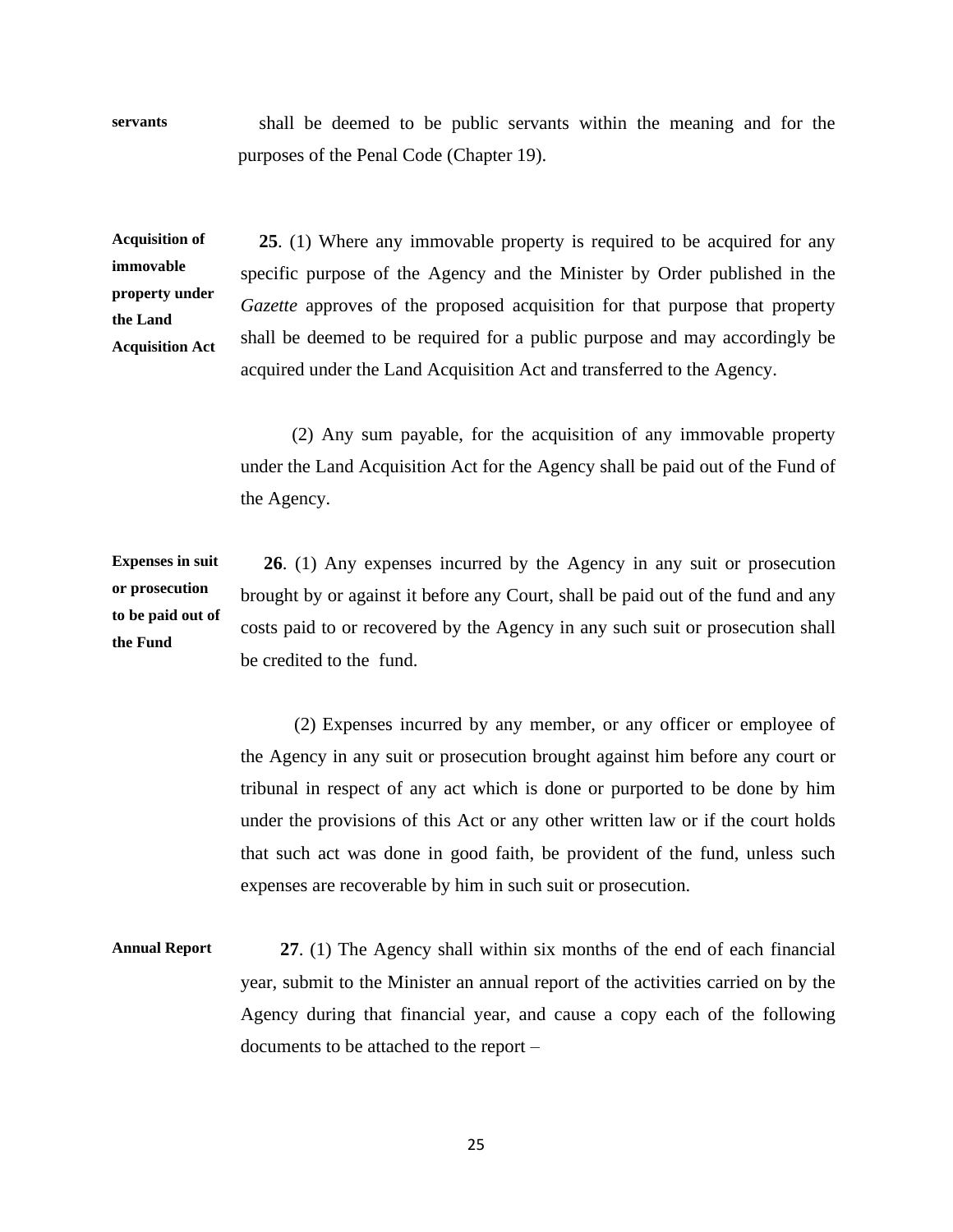- (a) the audited accounts of the Agency for the year along with the Auditor-General's report;
- (b) report on the activities carried out by the Agency during the preceding year; and
- (c) a report of proposed activities for the year immediately following, the year to which such report and accounts relates.

 (2) The Minister shall lay copies of the report and documents submitted under subsection (1) before Parliament within six months from the date of receipt of such report.

**Directions by the Minister 28**. (1) The Minister may from time to time, issue to the Agency such general or special directions in writing as to the exercise and performance of its powers and functions so as to ensure the giving proper effect to Government policy and it shall be the duty of the Agency to give effect to such directions.

> (2) The Minister may direct the Agency to furnish to him in such form as he may require, returns, accounts and any other information relating to the work of the Agency, and it shall be the duty of the Agency to give effect to such directions.

**Duty to maintain confidentiality 29.** The Agency, CERT or any other institution, entity or person who obtain information under this Act shall, maintain confidentiality and observe strict secrecy respecting all matters of which such information provided as designated as confidential, and shall not reveal any information which may come to his knowledge in the performance or discharge of his duties or functions under this Act, except :-

> (a) where it is necessary to comply with any provision of this Act or any rule or regulation made thereunder or any other written law;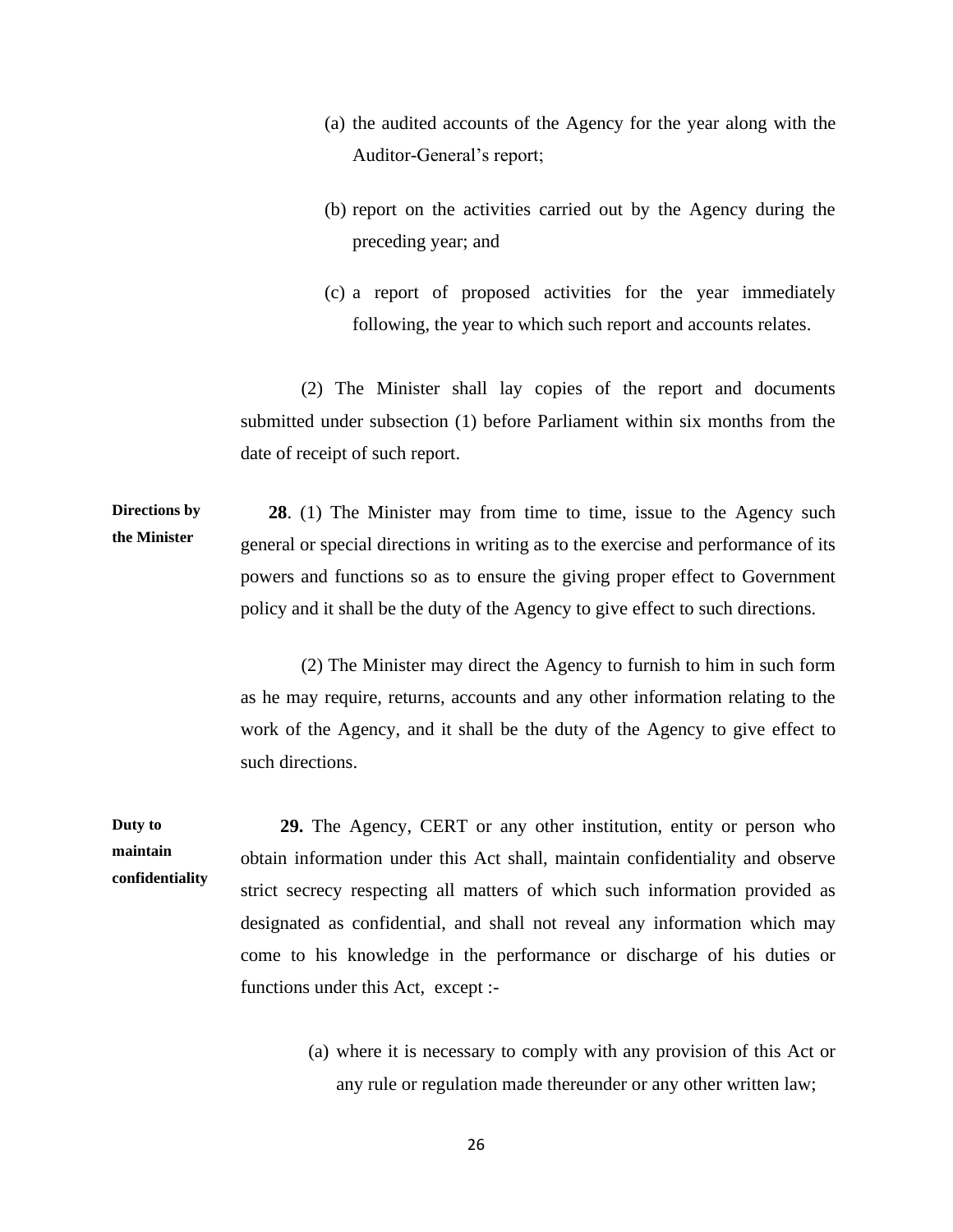- (b) upon an order of a court of law; or
- (c) where such disclosure is necessary in the interest of national security, public interest or to safeguard the interest of individuals.

**Rules 30.** (1) Subject to the provisions of this Act, the Agency may make rules in respect of all matters for which rules are authorized or required to be made under this Act.

> (2) Every rule made by the Agency shall be approved by the Minister and be published in the *Gazette* and shall come into operation on the date of its publication or on such later date as may be specified therein.

> (3) Every rule published in the *Gazette* shall, within a period of three months of its publication in the *Gazette,* be brought before the Parliament for the approval.

**Regulations 31**. (1) The Minister may make regulations with the concurrence of the Agency in respect of any matter required by this Act, to be prescribed or in respect of which regulations are authorized by this Act to be made.

> (2) In particular and without prejudice to the generality of the powers conferred by subsection (1), the Minister may make regulations for and in respect of all or any of the following matters specifying:-

> > (a) the criteria for the designation of the CIIs;

(b) the duties and responsibilities of the owners of the CIIs;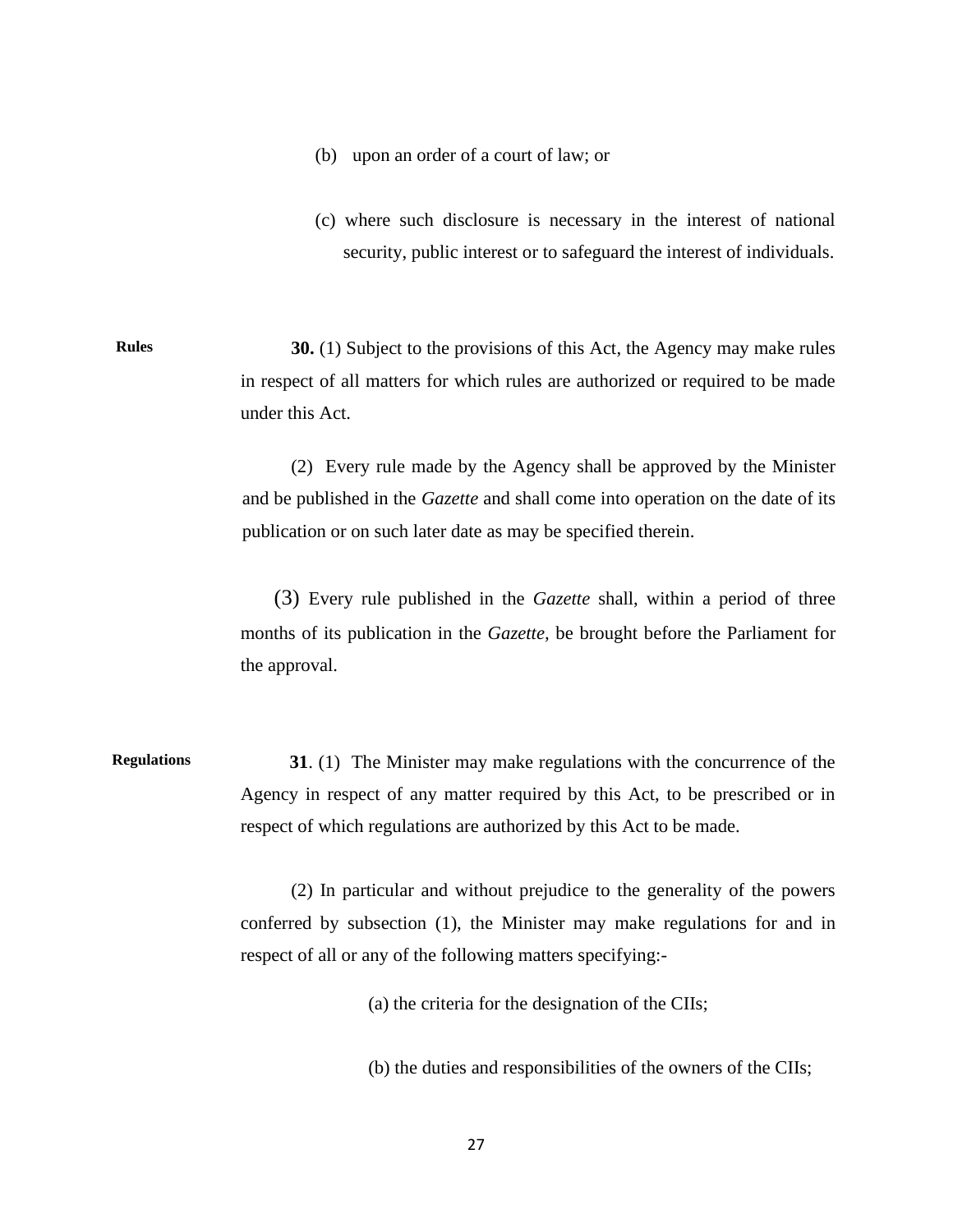- (c) the standards and procedures based on the cyber security policy to be adhered by the government and protection plans for computer programme or computer systems by government institutions;
- (d) the standards for accrediting the cyber security training program and training institutes;
- (f) the standards for accrediting cyber security auditors;
- (g) the procedures and timelines for conducting cyber security risk assessments;
- (h) the procedure and timelines for conducting security audits and vulnerability assessments for the CIIs;
- (i) form and manner of reporting cyber security incidents and cyber threats intelligence information to Agency by CERT;
- (j) duties and responsibilities of the ISOs appointed by the agency;
- (k) form and manner of reporting cyber security incidents to CERT by all the government institutions and other relevant sectors;
- (l) form and manner of reporting cyber security incidents to CERT by all the sectoral CERTs and any other CERTs;
- (m) procedures and standards for securing computers, computer systems or any other digital infrastructure of all the government institutions;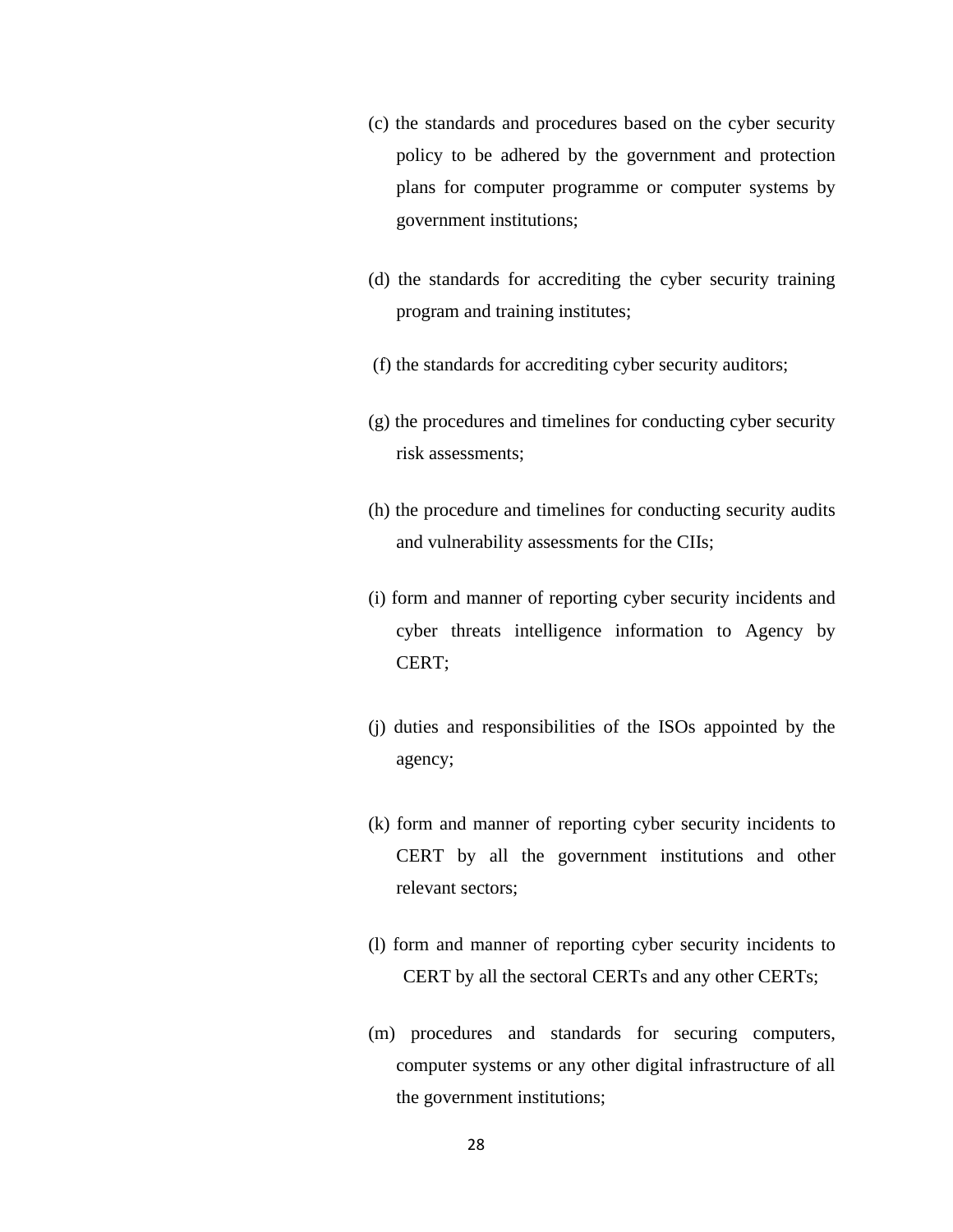(n) the conditions in relation to the compliance with the cyber security policy by all government institutions;

(2) Every regulation made under subsection (1) and (2) shall be published in the *Gazette* and shall come into operation on the date of such publication or on such later date as may be specified in the regulation.

(3) Every regulation made under subsection (1) shall, forthwith after its publication in the *Gazette* be brought before Parliament for approval and any regulation which is not so approved shall be deemed to be rescinded as from the date of such disapproval but without prejudice to anything previously done thereunder.

(4) The date on which any regulation is deemed to be so rescinded shall be published in the *Gazette.*

**Interpretation 32**. In this Act, unless the context otherwise requires –

"Automatic" means without directed intervention;

"computer system" means any device or a group of interconnected or related devices, one or more of which, pursuant to a program, performs automatic processing of data;

"computer programme" means a set of instructions that can be executed by the computer to achieve the intended result;

"cyber security" means a set of activities intended to make cyber space safe and secure;

"Minister" means the Minister assigned the subjects and functions relating to cyber security under Article 43 or 44 of the Constitution;